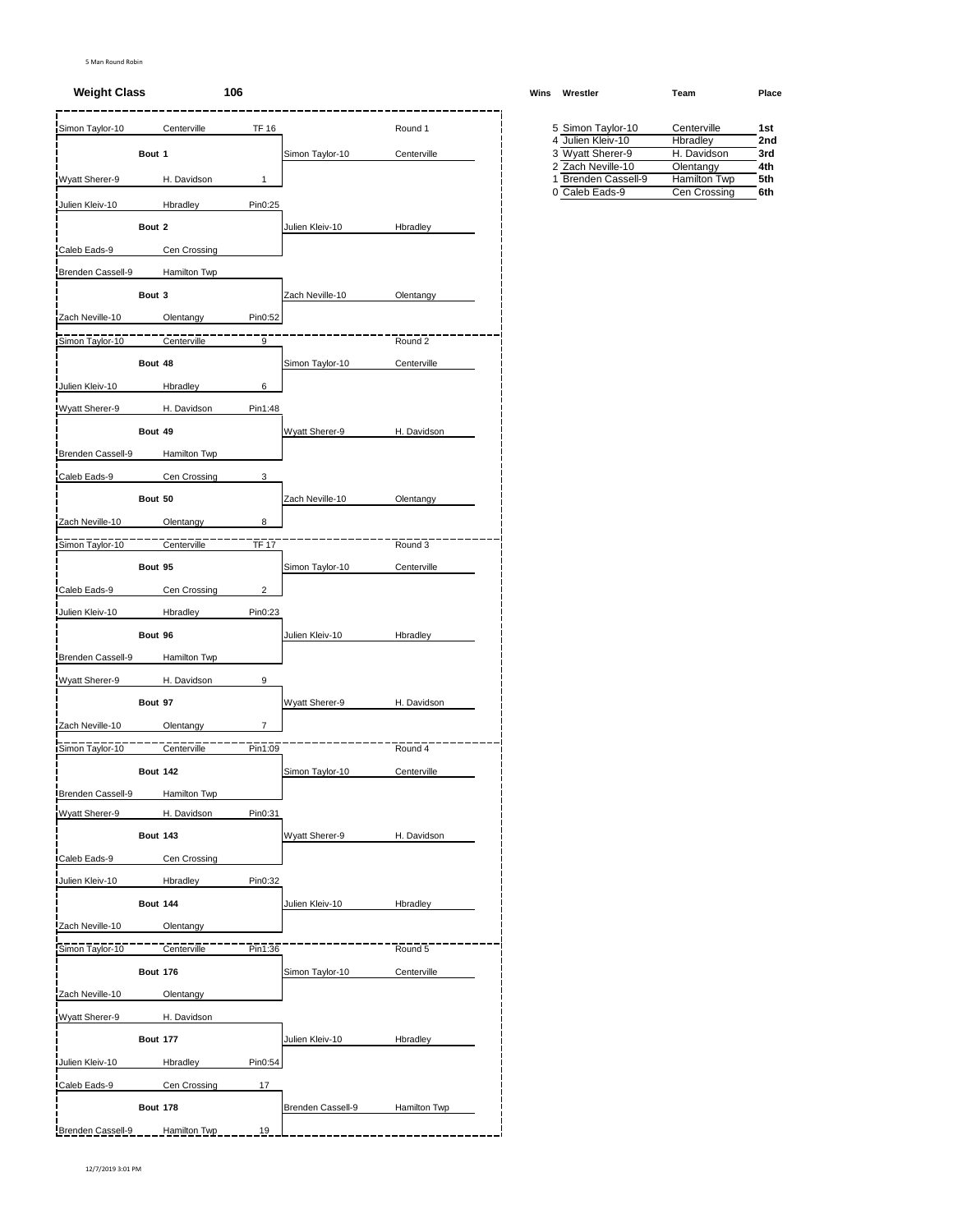# **Weight Class 113 Wins Wrestler Team Place**

| Gabe Bulugaris-10 |                 | Olentangy    | Pin0:19                 |                   | Round 1      |  | 5 Spencer Meng-10                       | Centerville              | 1st        |
|-------------------|-----------------|--------------|-------------------------|-------------------|--------------|--|-----------------------------------------|--------------------------|------------|
|                   | Bout 4          |              |                         | Gabe Bulugaris-10 | Olentangy    |  | 4 Gabe Bulugaris-10<br>3 Maudi Numan-10 | Olentangy<br>Scioto      | 2no<br>3rd |
|                   |                 |              |                         |                   |              |  | 2 Ethan Riegel-9                        | H. Davidson              | 4th        |
| Logan Calabrese-9 |                 | Hbradley     |                         |                   |              |  | 1 Sal Mauro-10<br>0 Logan Calabrese-9   | Centerville1<br>Hbradley | 5th<br>6th |
| Sal Mauro-10      |                 | Centerville1 |                         |                   |              |  |                                         |                          |            |
|                   | Bout 5          |              |                         | Maudi Numan-10    | Scioto       |  |                                         |                          |            |
| Maudi Numan-10    |                 | Scioto       | Pin1:45                 |                   |              |  |                                         |                          |            |
| Ethan Riegel-9    |                 | H. Davidson  |                         |                   |              |  |                                         |                          |            |
|                   | Bout 6          |              |                         | Spencer Meng-10   | Centerville  |  |                                         |                          |            |
| Spencer Meng-10   |                 | Centerville  | Pin4:57                 |                   |              |  |                                         |                          |            |
| Gabe Bulugaris-10 |                 | Olentangy    | $\overline{7}$          |                   | Round 2      |  |                                         |                          |            |
|                   | Bout 51         |              |                         | Gabe Bulugaris-10 | Olentangy    |  |                                         |                          |            |
| Sal Mauro-10      |                 | Centerville1 | 5                       |                   |              |  |                                         |                          |            |
| Logan Calabrese-9 |                 | Hbradley     |                         |                   |              |  |                                         |                          |            |
|                   | Bout 52         |              |                         | Ethan Riegel-9    | H. Davidson  |  |                                         |                          |            |
| Ethan Riegel-9    |                 | H. Davidson  | Pin1:07                 |                   |              |  |                                         |                          |            |
| Maudi Numan-10    |                 | Scioto       | $\overline{2}$          |                   |              |  |                                         |                          |            |
|                   | Bout 53         |              |                         | Spencer Meng-10   | Centerville  |  |                                         |                          |            |
|                   |                 |              |                         |                   |              |  |                                         |                          |            |
| Spencer Meng-10   |                 | Centerville  | 4                       |                   |              |  |                                         |                          |            |
| Gabe Bulugaris-10 |                 | Olentangy    | $\overline{5}$          |                   | Round 3      |  |                                         |                          |            |
|                   | Bout 98         |              |                         | Gabe Bulugaris-10 | Olentangy    |  |                                         |                          |            |
| Maudi Numan-10    |                 | Scioto       | $\overline{2}$          |                   |              |  |                                         |                          |            |
| Sal Mauro-10      |                 | Centerville1 |                         |                   |              |  |                                         |                          |            |
|                   | Bout 99         |              |                         | Ethan Riegel-9    | H. Davidson  |  |                                         |                          |            |
| Ethan Riegel-9    |                 | H. Davidson  | Pin4:44                 |                   |              |  |                                         |                          |            |
| Logan Calabrese-9 |                 | Hbradley     |                         |                   |              |  |                                         |                          |            |
|                   | Bout 100        |              |                         | Spencer Meng-10   | Centerville  |  |                                         |                          |            |
| Spencer Meng-10   |                 | Centerville  | Pin0:36                 |                   |              |  |                                         |                          |            |
| Gabe Bulugaris-10 |                 | Olentangy    | Pin4:18                 |                   | Round 4      |  |                                         |                          |            |
|                   | <b>Bout 145</b> |              |                         | Gabe Bulugaris-10 | Olentangy    |  |                                         |                          |            |
| Ethan Riegel-9    |                 | H. Davidson  |                         |                   |              |  |                                         |                          |            |
| Logan Calabrese-9 |                 | Hbradley     | 3                       |                   |              |  |                                         |                          |            |
|                   | <b>Bout 146</b> |              |                         | Maudi Numan-10    | Scioto       |  |                                         |                          |            |
| Maudi Numan-10    |                 | Scioto       | <b>MD 12</b>            |                   |              |  |                                         |                          |            |
| Sal Mauro-10      |                 | Centerville1 | $\overline{\mathbf{c}}$ |                   |              |  |                                         |                          |            |
|                   | <b>Bout 147</b> |              |                         | Spencer Meng-10   | Centerville  |  |                                         |                          |            |
|                   |                 |              | 4                       |                   |              |  |                                         |                          |            |
| Spencer Meng-10   |                 | Centerville  |                         |                   |              |  |                                         |                          |            |
| Gabe Bulugaris-10 |                 | Olentangy    |                         |                   | Round 5      |  |                                         |                          |            |
|                   | <b>Bout 179</b> |              |                         | Spencer Meng-10   | Centerville  |  |                                         |                          |            |
| Spencer Meng-10   |                 | Centerville  | Pin1:09                 |                   |              |  |                                         |                          |            |
| Logan Calabrese-9 |                 | Hbradley     |                         |                   |              |  |                                         |                          |            |
|                   | <b>Bout 180</b> |              |                         | Sal Mauro-10      | Centerville1 |  |                                         |                          |            |
| Sal Mauro-10      |                 | Centerville1 | Pin4:34                 |                   |              |  |                                         |                          |            |
| Maudi Numan-10    |                 | Scioto       | Pin3:58                 |                   |              |  |                                         |                          |            |
|                   | <b>Bout 181</b> |              |                         | Maudi Numan-10    | Scioto       |  |                                         |                          |            |
| Ethan Riegel-9    |                 | H. Davidson  |                         |                   |              |  |                                         |                          |            |

| 5 Spencer Meng-10   | Centerville  | 1st |
|---------------------|--------------|-----|
| 4 Gabe Bulugaris-10 | Olentangy    | 2nd |
| 3 Maudi Numan-10    | Scioto       | 3rd |
| 2 Ethan Riegel-9    | H. Davidson  | 4th |
| 1 Sal Mauro-10      | Centerville1 | 5th |
| Logan Calabrese-9   | Hbradley     | 6th |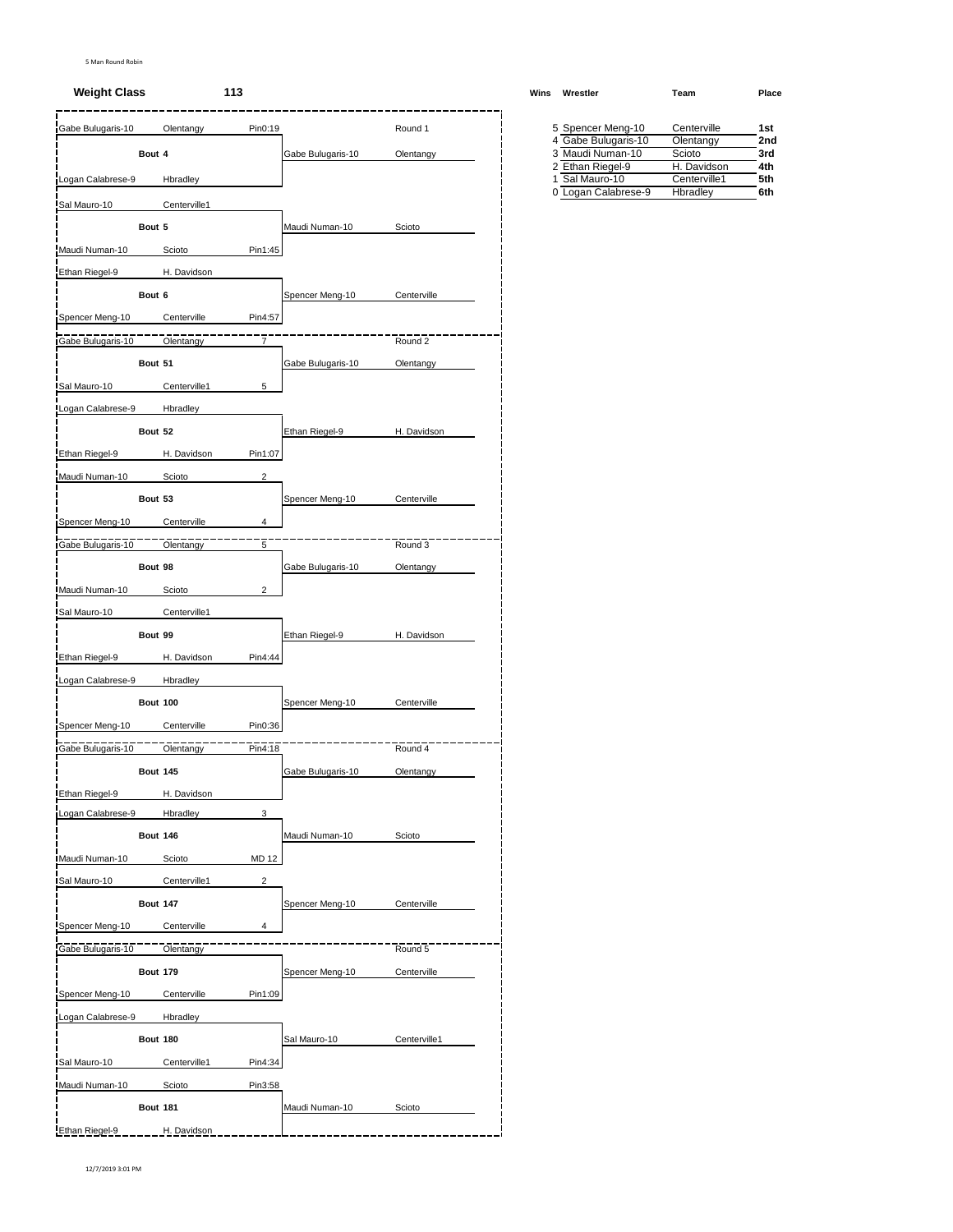# **Weight Class 120 Wins Wrestler Team Place**

| Dylan Le-11       |                 | Scioto       | Pin2:56      |                   | Round 1     |  | 5 Aidan Agin-10<br>4 Dylan Le-11            | Lancaster<br>Scioto     | 1st<br>2nc |
|-------------------|-----------------|--------------|--------------|-------------------|-------------|--|---------------------------------------------|-------------------------|------------|
|                   | Bout 7          |              |              | Dylan Le-11       | Scioto      |  | 3 Vaughn Fowler-10                          | Olentangy               | 3rd        |
| Vaughn Fowler-10  |                 | Olentangy    |              |                   |             |  | 2 Caden Ellison-9<br>Cyrus Imparato-11<br>1 | Hbradley<br>Centerville | 4th<br>5th |
| Gage Swain-9      |                 | Cen Crossing |              |                   |             |  | 0 Gage Swain-9                              | Cen Crossing            | 6th        |
|                   |                 |              |              |                   |             |  |                                             |                         |            |
|                   | Bout 8          |              |              | Caden Ellison-9   | Hbradley    |  |                                             |                         |            |
| Caden Ellison-9   |                 | Hbradley     | Pin1:34      |                   |             |  |                                             |                         |            |
| Cyrus Imparato-11 |                 | Centerville  |              |                   |             |  |                                             |                         |            |
|                   | Bout 9          |              |              | Aidan Agin-10     | Lancaster   |  |                                             |                         |            |
| Aidan Agin-10     |                 | Lancaster    | Pin0:51      |                   |             |  |                                             |                         |            |
| Dylan Le-11       |                 | Scioto       | Pin1:54      |                   | Round 2     |  |                                             |                         |            |
|                   | Bout 54         |              |              | Dylan Le-11       | Scioto      |  |                                             |                         |            |
| Gage Swain-9      |                 | Cen Crossing |              |                   |             |  |                                             |                         |            |
| Vaughn Fowler-10  |                 | Olentangy    | Pin1:30      |                   |             |  |                                             |                         |            |
|                   | Bout 55         |              |              | Vaughn Fowler-10  | Olentangy   |  |                                             |                         |            |
| Cyrus Imparato-11 |                 | Centerville  |              |                   |             |  |                                             |                         |            |
| Caden Ellison-9   |                 | Hbradley     |              |                   |             |  |                                             |                         |            |
|                   |                 |              |              |                   |             |  |                                             |                         |            |
|                   | Bout 56         |              |              | Aidan Agin-10     | Lancaster   |  |                                             |                         |            |
| Aidan Agin-10     |                 | Lancaster    | Pin1:05      |                   |             |  |                                             |                         |            |
| Dylan Le-11       |                 | Scioto       | Pin2:57      |                   | Round 3     |  |                                             |                         |            |
|                   | <b>Bout 101</b> |              |              | Dylan Le-11       | Scioto      |  |                                             |                         |            |
| Caden Ellison-9   |                 | Hbradley     |              |                   |             |  |                                             |                         |            |
| Gage Swain-9      |                 | Cen Crossing |              |                   |             |  |                                             |                         |            |
|                   | <b>Bout 102</b> |              |              | Cyrus Imparato-11 | Centerville |  |                                             |                         |            |
| Cyrus Imparato-11 |                 | Centerville  | Pin1:21      |                   |             |  |                                             |                         |            |
| Vaughn Fowler-10  |                 | Olentangy    | 2            |                   |             |  |                                             |                         |            |
|                   | <b>Bout 103</b> |              |              | Aidan Agin-10     | Lancaster   |  |                                             |                         |            |
| Aidan Agin-10     |                 |              | <b>TF 17</b> |                   |             |  |                                             |                         |            |
|                   |                 | Lancaster    |              |                   |             |  |                                             |                         |            |
| Dylan Le-11       |                 | Scioto       | Pin1:48      |                   | Round 4     |  |                                             |                         |            |
|                   | <b>Bout 148</b> |              |              | Dylan Le-11       | Scioto      |  |                                             |                         |            |
| Cyrus Imparato-11 |                 | Centerville  |              |                   |             |  |                                             |                         |            |
| Vaughn Fowler-10  |                 | Olentangy    | 8            |                   |             |  |                                             |                         |            |
|                   | <b>Bout 149</b> |              |              | Vaughn Fowler-10  | Olentangy   |  |                                             |                         |            |
| Caden Ellison-9   |                 | Hbradley     | $\mathbf{1}$ |                   |             |  |                                             |                         |            |
| Gage Swain-9      |                 | Cen Crossing |              |                   |             |  |                                             |                         |            |
|                   | <b>Bout 150</b> |              |              | Aidan Agin-10     | Lancaster   |  |                                             |                         |            |
| Aidan Agin-10     |                 | Lancaster    | Pin1:55      |                   |             |  |                                             |                         |            |
| Dylan Le-11       |                 | Scioto       | 7            |                   | Round 5     |  |                                             |                         |            |
|                   | <b>Bout 182</b> |              |              | Aidan Agin-10     | Lancaster   |  |                                             |                         |            |
|                   |                 |              |              |                   |             |  |                                             |                         |            |
| Aidan Agin-10     |                 | Lancaster    | <b>MD 17</b> |                   |             |  |                                             |                         |            |
| Vaughn Fowler-10  |                 | Olentangy    | Pin1:17      |                   |             |  |                                             |                         |            |
|                   | <b>Bout 183</b> |              |              | Vaughn Fowler-10  | Olentangy   |  |                                             |                         |            |
| Gage Swain-9      |                 | Cen Crossing |              |                   |             |  |                                             |                         |            |
| Caden Ellison-9   |                 | Hbradley     | Pin5:25      |                   |             |  |                                             |                         |            |
|                   | <b>Bout 184</b> |              |              | Caden Ellison-9   | Hbradley    |  |                                             |                         |            |
| Cyrus Imparato-11 |                 | Centerville  |              |                   |             |  |                                             |                         |            |

| 5 Aidan Agin-10     | Lancaster    | 1st |
|---------------------|--------------|-----|
| 4 Dylan Le-11       | Scioto       | 2nd |
| 3 Vaughn Fowler-10  | Olentangy    | 3rd |
| 2 Caden Ellison-9   | Hbradley     | 4th |
| 1 Cyrus Imparato-11 | Centerville  | 5th |
| 0 Gage Swain-9      | Cen Crossing | 6th |
|                     |              |     |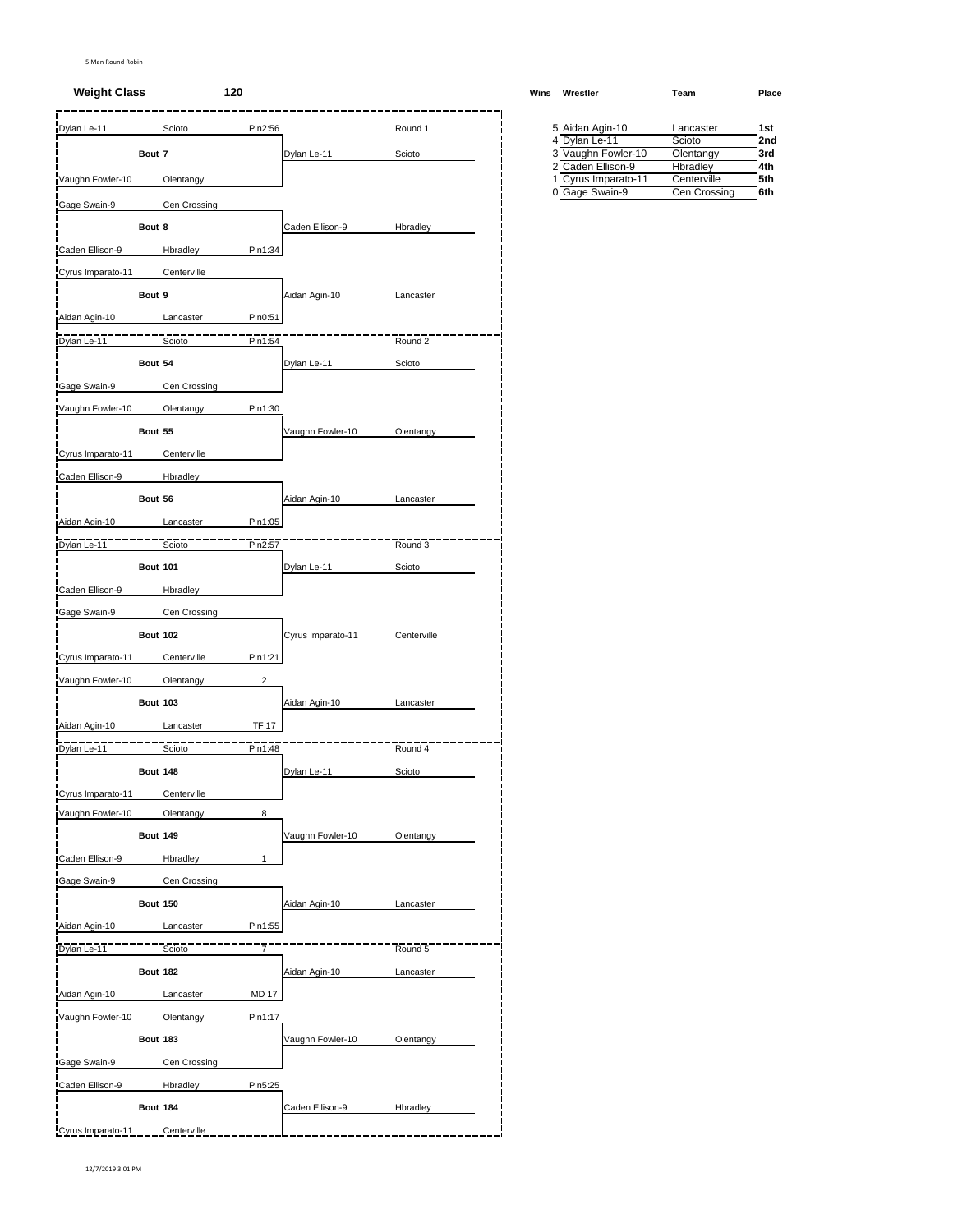| <b>Logan Agin-12</b>    | Lancaster       | Pin0:48 |                  | Round 1                 | 4 Logan Agin-12                      | Lancaster 1st                     |
|-------------------------|-----------------|---------|------------------|-------------------------|--------------------------------------|-----------------------------------|
|                         |                 |         |                  |                         | 3 Jamie Ramirez2-9                   | Cen Crossi 2nd                    |
|                         | Bout 10         |         | Logan Agin-12    | Lancaster               | 2 Jackson Moses-11                   | Olentangy 3rd                     |
| <b>Jackson Moses-11</b> | Olentangy       |         |                  |                         | 1 Will Dixon-11<br>0 George Monroe-9 | St. Xavier 4th<br>H. Davidsor 5th |
| George Monroe-9         | H. Davidson1    | 4       |                  |                         |                                      |                                   |
|                         | Bout 11         |         | Jamie Ramirez2-9 | Cen Crossing            |                                      |                                   |
| Jamie Ramirez2-9        | Cen Crossing    | 6       |                  |                         |                                      |                                   |
| Logan Agin-12           | Lancaster       | Pin0:14 |                  |                         |                                      |                                   |
|                         | Bout 57         |         | Logan Agin-12    | Round 2<br>Lancaster    |                                      |                                   |
| Will Dixon-11           | St. Xavier      |         |                  |                         |                                      |                                   |
| Jackson Moses-11        | Olentangy       | Pin3:02 |                  |                         |                                      |                                   |
|                         | Bout 58         |         | Jackson Moses-11 | Olentangy               |                                      |                                   |
| George Monroe-9         | H. Davidson1    |         |                  |                         |                                      |                                   |
| Logan Agin-12           | Lancaster       | Pin0:36 |                  |                         |                                      |                                   |
|                         | <b>Bout 104</b> |         | Logan Agin-12    | Round 3<br>Lancaster    |                                      |                                   |
| Jamie Ramirez2-9        | Cen Crossing    |         |                  |                         |                                      |                                   |
| Jackson Moses-11        | Olentangy       | Pin5:13 |                  |                         |                                      |                                   |
|                         | <b>Bout 105</b> |         | Jackson Moses-11 | Olentangy               |                                      |                                   |
| Will Dixon-11           | St. Xavier      |         |                  |                         |                                      |                                   |
| <b>ILogan Agin-12</b>   | Lancaster       | Pin0:46 |                  |                         |                                      |                                   |
|                         | <b>Bout 151</b> |         | Logan Agin-12    | Round 4<br>Lancaster    |                                      |                                   |
| George Monroe-9         | H. Davidson1    |         |                  |                         |                                      |                                   |
| Jamie Ramirez2-9        | Cen Crossing    | Pin5:40 |                  |                         |                                      |                                   |
|                         | <b>Bout 152</b> |         | Jamie Ramirez2-9 | Cen Crossing            |                                      |                                   |
| Will Dixon-11           | St. Xavier      |         |                  |                         |                                      |                                   |
| Jackson Moses-11        | Olentangy       | 4       |                  |                         |                                      |                                   |
|                         | <b>Bout 185</b> |         | Jamie Ramirez2-9 | Round 5<br>Cen Crossing |                                      |                                   |
| Jamie Ramirez2-9        | Cen Crossing    | 6       |                  |                         |                                      |                                   |
| <b>IGeorge Monroe-9</b> | H. Davidson1    |         |                  |                         |                                      |                                   |
|                         | <b>Bout 186</b> |         | Will Dixon-11    | St. Xavier              |                                      |                                   |
| Will Dixon-11           | St. Xavier      | Pin0:45 |                  |                         |                                      |                                   |
|                         |                 |         |                  |                         |                                      |                                   |

**Weight Class 126.1 Wins Wrestler Team Place**

| 4 Logan Agin-12    | Lancaster 1st   |  |
|--------------------|-----------------|--|
| 3 Jamie Ramirez2-9 | Cen Crossil 2nd |  |
| 2 Jackson Moses-11 | Olentangy 3rd   |  |
| 1 Will Dixon-11    | St. Xavier 4th  |  |
| 0 George Monroe-9  | H. Davidsor 5th |  |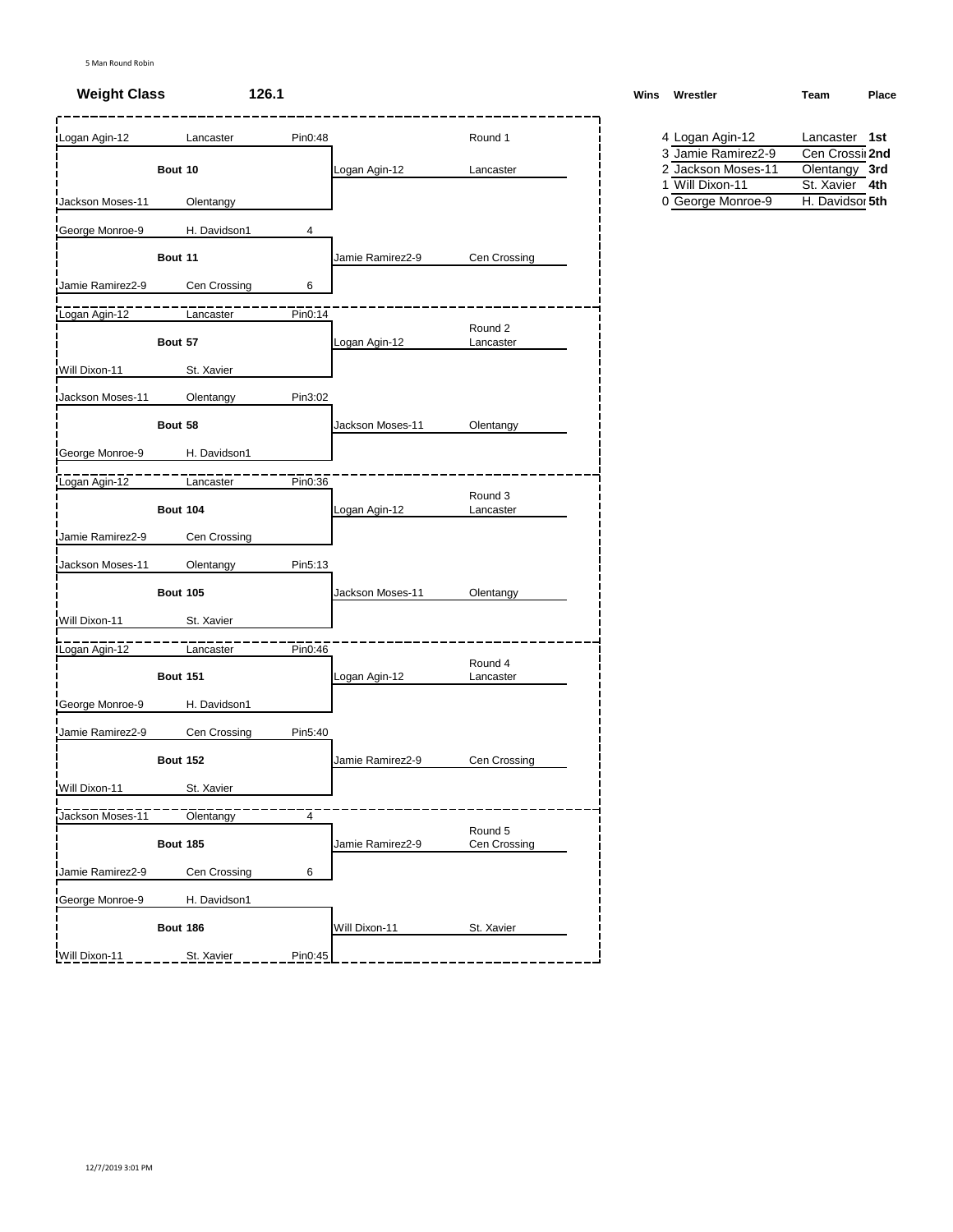# **Weight Class 126.2 Winsbury <b>Winsbury Administration Winsbury Administration Winsbury Administration Place**

| Luke Acuna-10        | Centerville         | <b>MD 10</b>   |                 | Round 1                | 4 Luke Acuna-10<br>3 Wyatt Moore-9 | Centerville 1st<br>H. Davidsor 2nd |
|----------------------|---------------------|----------------|-----------------|------------------------|------------------------------------|------------------------------------|
|                      | Bout 12             |                | Luke Acuna-10   | Centerville            | 2 Caden Martin-12                  | Hamilton T\ 3rd                    |
|                      |                     |                |                 |                        | 1 Nathan Baird-9                   | Hbradley<br>4th                    |
| Caden Martin-12      | <b>Hamilton Twp</b> | $\overline{2}$ |                 |                        | 0 Michael Niceley-11               | St. Xavier1 5th                    |
| Michael Niceley-11   | St. Xavier1         |                |                 |                        |                                    |                                    |
|                      | Bout 13             |                | Wyatt Moore-9   | H. Davidson            |                                    |                                    |
| Wyatt Moore-9        | H. Davidson         | Pin3:24        |                 |                        |                                    |                                    |
| Luke Acuna-10        | Centerville         | $TF$ 15        |                 |                        |                                    |                                    |
|                      | Bout 59             |                | Luke Acuna-10   | Round 2<br>Centerville |                                    |                                    |
| Nathan Baird-9       | Hbradley            | 0              |                 |                        |                                    |                                    |
| Caden Martin-12      | <b>Hamilton Twp</b> | <b>MD 12</b>   |                 |                        |                                    |                                    |
|                      | Bout 60             |                | Caden Martin-12 | Hamilton Twp           |                                    |                                    |
| Michael Niceley-11   | St. Xavier1         | 4              |                 |                        |                                    |                                    |
| Luke Acuna-10        | Centerville         | MD 14          |                 |                        |                                    |                                    |
|                      | <b>Bout 106</b>     |                | Luke Acuna-10   | Round 3<br>Centerville |                                    |                                    |
| Wyatt Moore-9        | H. Davidson         | 3              |                 |                        |                                    |                                    |
| Caden Martin-12      | <b>Hamilton Twp</b> | 14             |                 |                        |                                    |                                    |
|                      | <b>Bout 107</b>     |                | Caden Martin-12 | Hamilton Twp           |                                    |                                    |
| Nathan Baird-9       | Hbradley            | $\overline{7}$ |                 |                        |                                    |                                    |
| Luke Acuna-10        | Centerville         | Pin5:46        |                 |                        |                                    |                                    |
|                      | <b>Bout 153</b>     |                | Luke Acuna-10   | Round 4<br>Centerville |                                    |                                    |
| Michael Niceley-11   | St. Xavier1         |                |                 |                        |                                    |                                    |
| Wyatt Moore-9        | H. Davidson         | Pin1:32        |                 |                        |                                    |                                    |
|                      | <b>Bout 154</b>     |                | Wyatt Moore-9   | H. Davidson            |                                    |                                    |
| Nathan Baird-9       | Hbradley            |                |                 |                        |                                    |                                    |
| Caden Martin-12      | Hamilton Twp        |                |                 |                        |                                    |                                    |
|                      | <b>Bout 187</b>     |                | Wyatt Moore-9   | Round 5<br>H. Davidson |                                    |                                    |
| <b>Wyatt Moore-9</b> | H. Davidson         | Pin3:43        |                 |                        |                                    |                                    |
| Michael Niceley-11   | St. Xavier1         | 9              |                 |                        |                                    |                                    |
|                      | <b>Bout 188</b>     |                | Nathan Baird-9  | Hbradley               |                                    |                                    |
| Nathan Baird-9       | Hbradley            | 11             |                 |                        |                                    |                                    |

| Vins Wrestler | Team | Place |
|---------------|------|-------|
|               |      |       |
|               |      |       |

| 4 Luke Acuna-10      | Centerville 1st |
|----------------------|-----------------|
| 3 Wyatt Moore-9      | H. Davidsor 2nd |
| 2 Caden Martin-12    | Hamilton T\ 3rd |
| 1 Nathan Baird-9     | Hbradley 4th    |
| 0 Michael Niceley-11 | St. Xavier1 5th |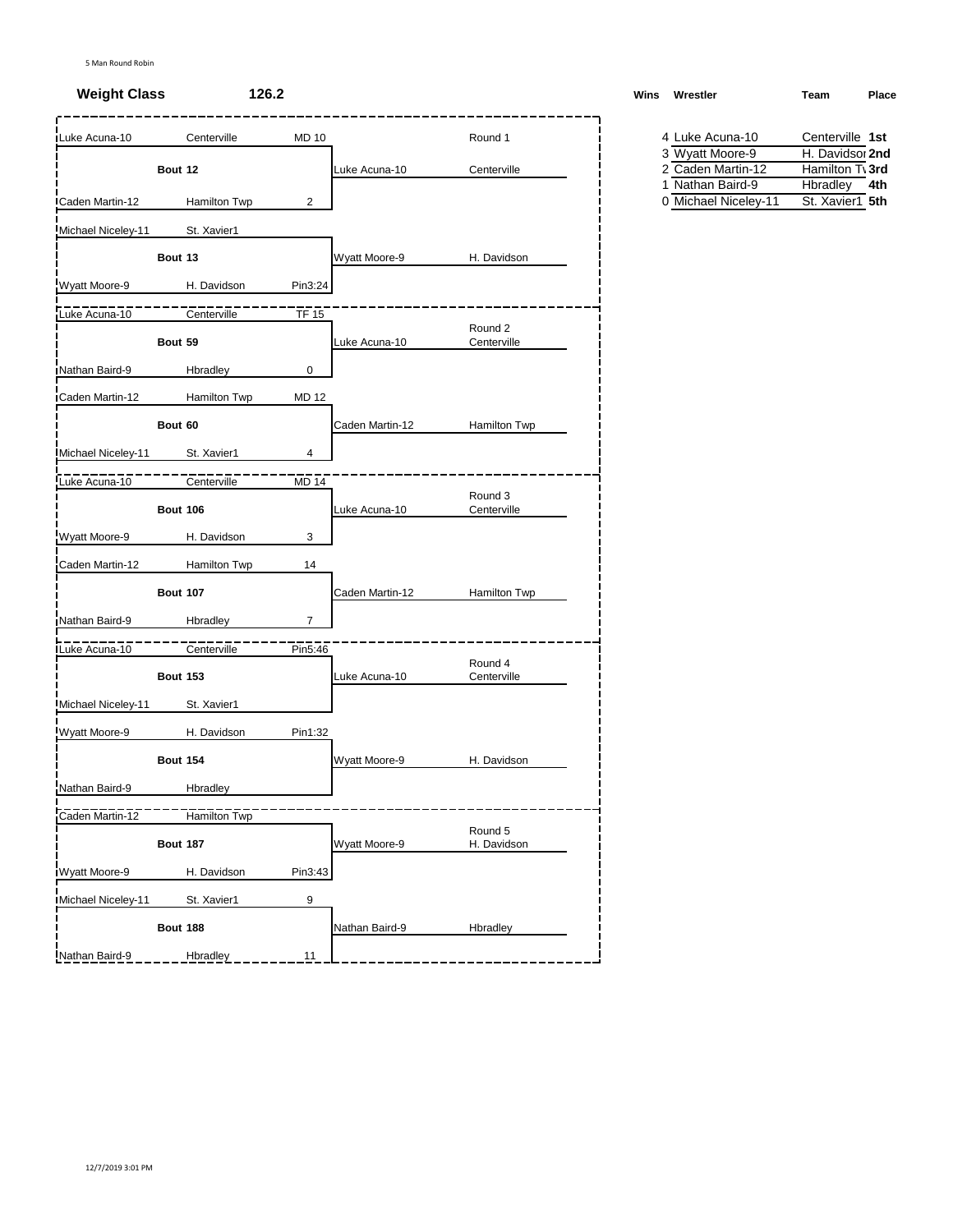# **Weight Class 132.1**

| Jacob Reed-11      | Lancaster       | Pin0:53 |                 | Round 1                | 2 | Jacob Reed-11             | Lancaster   | 1st |
|--------------------|-----------------|---------|-----------------|------------------------|---|---------------------------|-------------|-----|
|                    |                 |         |                 |                        |   | Neil Chapman-12           | Centerville | 2nc |
|                    | Bout 14         |         | Jacob Reed-11   | Lancaster              | 0 | <b>Brayden Bentley-11</b> | Hbradley    | 3rd |
| Neil Chapman-12    | Centerville     |         |                 |                        |   |                           |             |     |
| Jacob Reed-11      | Lancaster       | Pin0:30 |                 |                        |   |                           |             |     |
|                    | Bout 61         |         | Jacob Reed-11   | Round 2<br>Lancaster   |   |                           |             |     |
| Brayden Bentley-11 | Hbradley        |         |                 |                        |   |                           |             |     |
| Neil Chapman-12    | Centerville     | Pin0:51 |                 |                        |   |                           |             |     |
|                    | <b>Bout 108</b> |         | Neil Chapman-12 | Round 3<br>Centerville |   |                           |             |     |
| Brayden Bentley-11 | Hbradley        |         |                 |                        |   |                           |             |     |

| Wins | Wrestler                  | Team        | <b>Place</b> |
|------|---------------------------|-------------|--------------|
|      |                           |             |              |
|      | Jacob Reed-11             | Lancaster   | 1st          |
|      | Neil Chapman-12           | Centerville | 2nd          |
| 0    | <b>Brayden Bentley-11</b> | Hbradley    | 3rd          |
|      |                           |             |              |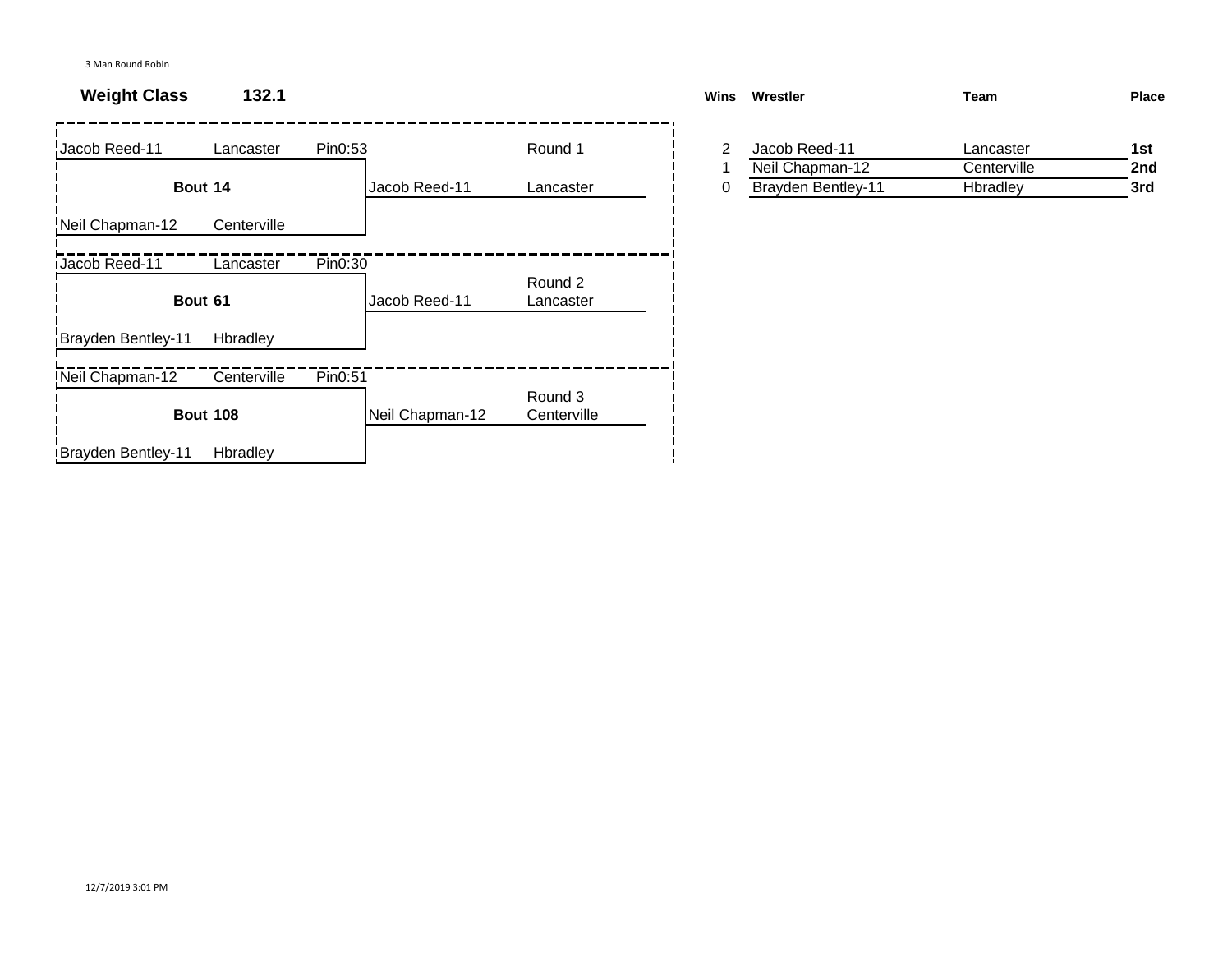| <b>Weight Class</b>        | 132.2                   |         |                    |                         | <b>Wins</b> | Wrestler                                                          | Team                                                | Pla |
|----------------------------|-------------------------|---------|--------------------|-------------------------|-------------|-------------------------------------------------------------------|-----------------------------------------------------|-----|
| Logan Holland-12           | Hamilton Twp<br>Bout 15 | 12      | Logan Holland-12   | Round 1<br>Hamilton Twp |             | 3 Logan Holland-12<br>2 Patrick Hughes-10<br>1 Dominic Martinez-9 | Hamilton Twp 1st<br>Cen Crossing 2nd<br>H. Davidson | 3rd |
| Johnathen Segura-9         | Scioto                  | 10      |                    |                         |             | 0 Johnathen Segura-9 Scioto                                       |                                                     | 4th |
| Dominic Martinez-9         | H. Davidson             |         |                    |                         |             |                                                                   |                                                     |     |
|                            | Bout 16                 |         | Patrick Hughes-10  | Cen Crossing            |             |                                                                   |                                                     |     |
| Patrick Hughes-10          | Cen Crossing            | Pin3:55 |                    |                         |             |                                                                   |                                                     |     |
| Logan Holland-12           | Hamilton Twp            | Pin1:43 |                    | Round 2                 |             |                                                                   |                                                     |     |
|                            | Bout 62                 |         | Logan Holland-12   | Hamilton Twp            |             |                                                                   |                                                     |     |
| <b>iDominic Martinez-9</b> | H. Davidson             |         |                    |                         |             |                                                                   |                                                     |     |
| Johnathen Segura-9         | Scioto                  |         |                    |                         |             |                                                                   |                                                     |     |
|                            | Bout 63                 |         | Patrick Hughes-10  | Cen Crossing            |             |                                                                   |                                                     |     |
| Patrick Hughes-10          | Cen Crossing            | Pin00.0 |                    |                         |             |                                                                   |                                                     |     |
| Logan Holland-12           | Hamilton Twp            | Pin0:41 |                    | Round 3                 |             |                                                                   |                                                     |     |
|                            | <b>Bout 109</b>         |         | Logan Holland-12   | Hamilton Twp            |             |                                                                   |                                                     |     |
| Patrick Hughes-10          | Cen Crossing            |         |                    |                         |             |                                                                   |                                                     |     |
| <b>Johnathen Segura-9</b>  | Scioto                  |         |                    |                         |             |                                                                   |                                                     |     |
|                            | <b>Bout 110</b>         |         | Dominic Martinez-9 | H. Davidson             |             |                                                                   |                                                     |     |
| <b>IDominic Martinez-9</b> | H. Davidson             | Pin00.0 |                    |                         |             |                                                                   |                                                     |     |

| Wins | Wrestler                             | Team             | Place |
|------|--------------------------------------|------------------|-------|
|      | 3 Logan Holland-12                   | Hamilton Twp 1st |       |
|      | 2 Patrick Hughes-10 Cen Crossing 2nd |                  |       |
|      | 1 Dominic Martinez-9                 | H. Davidson      | 3rd   |
|      | 0 Johnathen Segura-9 Scioto          |                  | 4th   |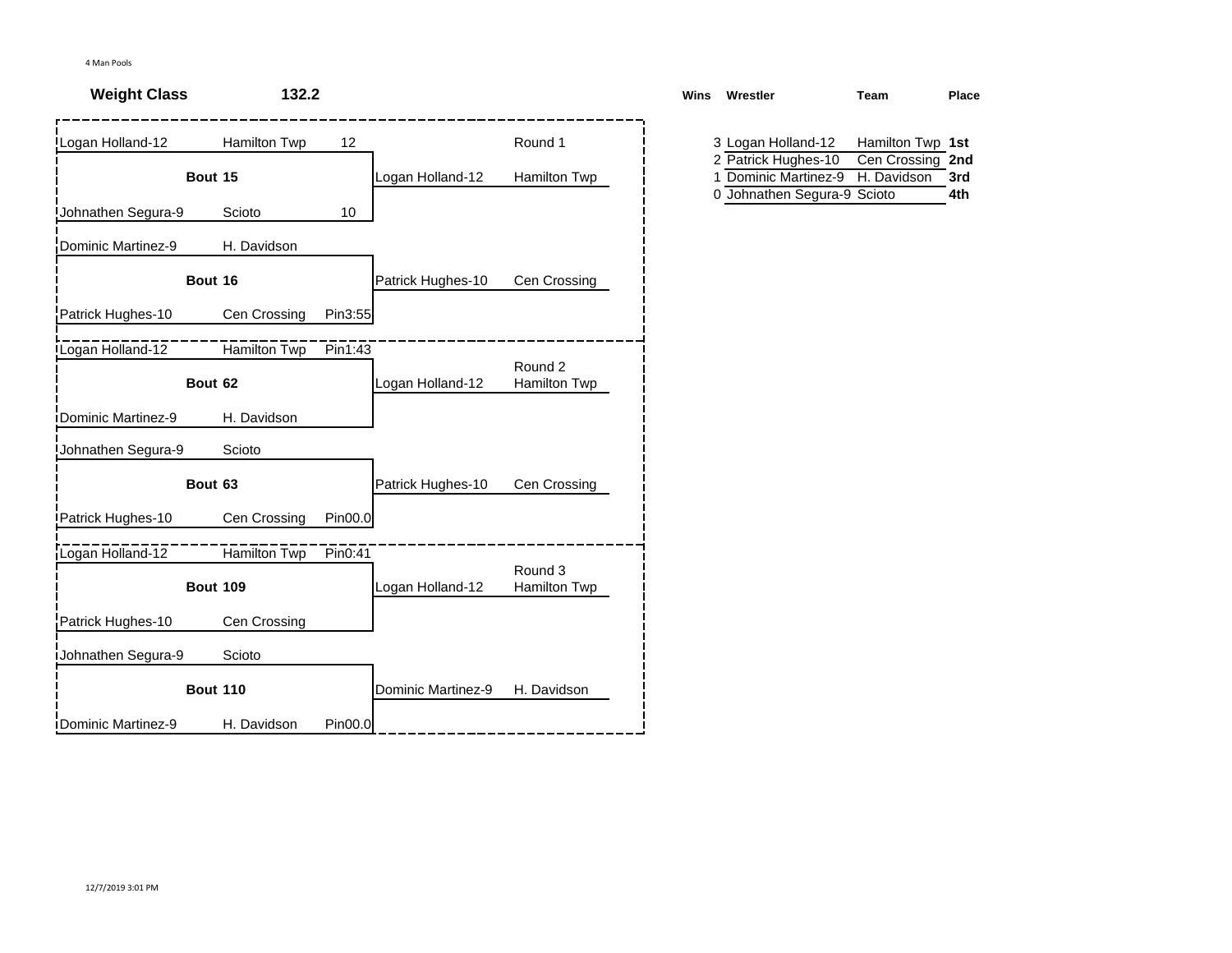### **Weight Class 138 Wins Wrestler Team Place**

| Deacon Sawchuk-11  |                 | Hbradley     | Pin1:52                  |                   | Round 1     | 5 Deacon Sawchuk-11                       | Hbradley                    | 1st        |
|--------------------|-----------------|--------------|--------------------------|-------------------|-------------|-------------------------------------------|-----------------------------|------------|
|                    | Bout 17         |              |                          | Deacon Sawchuk-11 | Hbradley    | 4 Cray Miller-12<br>3 Jake Walther-10     | Lancaster<br>Centerville    | 2no<br>3rd |
|                    |                 |              |                          |                   |             | 2 Ben Hall-11                             | Olentangy                   | 4th        |
| Jake Walther-10    |                 | Centerville  |                          |                   |             | 1 Quin Hopping-10<br>0 Branden Tackett-10 | H. Davidson<br>Cen Crossing | 5th<br>6th |
| Ben Hall-11        |                 | Olentangy    | Pin3:44                  |                   |             |                                           |                             |            |
|                    | Bout 18         |              |                          | Ben Hall-11       | Olentangy   |                                           |                             |            |
| Branden Tackett-10 |                 | Cen Crossing |                          |                   |             |                                           |                             |            |
| Quin Hopping-10    |                 | H. Davidson  | 6                        |                   |             |                                           |                             |            |
|                    | Bout 19         |              |                          | Cray Miller-12    | Lancaster   |                                           |                             |            |
| Cray Miller-12     |                 | Lancaster    | <b>MD 16</b>             |                   |             |                                           |                             |            |
| Deacon Sawchuk-11  |                 | Hbradley     | Pin2:51                  |                   | Round 2     |                                           |                             |            |
|                    | Bout 64         |              |                          | Deacon Sawchuk-11 | Hbradley    |                                           |                             |            |
| Ben Hall-11        |                 | Olentangy    |                          |                   |             |                                           |                             |            |
| Jake Walther-10    |                 | Centerville  | MD <sub>8</sub>          |                   |             |                                           |                             |            |
|                    | Bout 65         |              |                          | Jake Walther-10   | Centerville |                                           |                             |            |
|                    |                 | H. Davidson  | 0                        |                   |             |                                           |                             |            |
| Quin Hopping-10    |                 |              |                          |                   |             |                                           |                             |            |
| Branden Tackett-10 |                 | Cen Crossing |                          |                   |             |                                           |                             |            |
|                    | Bout 66         |              |                          | Cray Miller-12    | Lancaster   |                                           |                             |            |
| Cray Miller-12     |                 | Lancaster    | Pin2:31                  |                   |             |                                           |                             |            |
| Deacon Sawchuk-11  |                 | Hbradley     | Pin4:28                  |                   | Round 3     |                                           |                             |            |
|                    | <b>Bout 111</b> |              |                          | Deacon Sawchuk-11 | Hbradley    |                                           |                             |            |
| Branden Tackett-10 |                 | Cen Crossing |                          |                   |             |                                           |                             |            |
| Ben Hall-11        |                 | Olentangy    | <b>MD 10</b>             |                   |             |                                           |                             |            |
|                    | <b>Bout 112</b> |              |                          | Ben Hall-11       | Olentangy   |                                           |                             |            |
| Quin Hopping-10    |                 | H. Davidson  | 0                        |                   |             |                                           |                             |            |
| Jake Walther-10    |                 | Centerville  | $\overline{\mathcal{I}}$ |                   |             |                                           |                             |            |
|                    | <b>Bout 113</b> |              |                          | Cray Miller-12    | Lancaster   |                                           |                             |            |
| Cray Miller-12     |                 | Lancaster    | <b>MD 17</b>             |                   |             |                                           |                             |            |
|                    |                 |              |                          |                   |             |                                           |                             |            |
| Deacon Sawchuk-11  |                 | Hbradley     | Pin3:39                  |                   | Round 4     |                                           |                             |            |
|                    | <b>Bout 155</b> |              |                          | Deacon Sawchuk-11 | Hbradley    |                                           |                             |            |
| Quin Hopping-10    |                 | H. Davidson  |                          |                   |             |                                           |                             |            |
| Jake Walther-10    |                 | Centerville  | Pin3:21                  |                   |             |                                           |                             |            |
|                    | <b>Bout 156</b> |              |                          | Jake Walther-10   | Centerville |                                           |                             |            |
| Branden Tackett-10 |                 | Cen Crossing |                          |                   |             |                                           |                             |            |
| Ben Hall-11        |                 | Olentangy    | 4                        |                   |             |                                           |                             |            |
|                    | <b>Bout 157</b> |              |                          | Cray Miller-12    | Lancaster   |                                           |                             |            |
| Cray Miller-12     |                 | Lancaster    | <b>MD 14</b>             |                   |             |                                           |                             |            |
| Deacon Sawchuk-11  |                 | Hbradley     | 11                       |                   | Round 5     |                                           |                             |            |
|                    | <b>Bout 189</b> |              |                          | Deacon Sawchuk-11 | Hbradley    |                                           |                             |            |
| Cray Miller-12     |                 | Lancaster    | 5                        |                   |             |                                           |                             |            |
| Jake Walther-10    |                 | Centerville  | $\overline{7}$           |                   |             |                                           |                             |            |
|                    |                 |              |                          |                   |             |                                           |                             |            |
|                    | <b>Bout 190</b> |              |                          | Jake Walther-10   | Centerville |                                           |                             |            |
| Ben Hall-11        |                 | Olentangy    | 4                        |                   |             |                                           |                             |            |
| Branden Tackett-10 |                 | Cen Crossing | $\overline{\mathbf{c}}$  |                   |             |                                           |                             |            |
|                    | <b>Bout 191</b> |              |                          | Quin Hopping-10   | H. Davidson |                                           |                             |            |
| Quin Hopping-10    |                 | H. Davidson  | MD 12                    |                   |             |                                           |                             |            |

| 5 Deacon Sawchuk-11  | Hbradlev     | 1st             |
|----------------------|--------------|-----------------|
| 4 Cray Miller-12     | Lancaster    | 2 <sub>nd</sub> |
| 3 Jake Walther-10    | Centerville  | 3rd             |
| 2 Ben Hall-11        | Olentangy    | 4th             |
| 1 Quin Hopping-10    | H. Davidson  | 5th             |
| 0 Branden Tackett-10 | Cen Crossing | 6th             |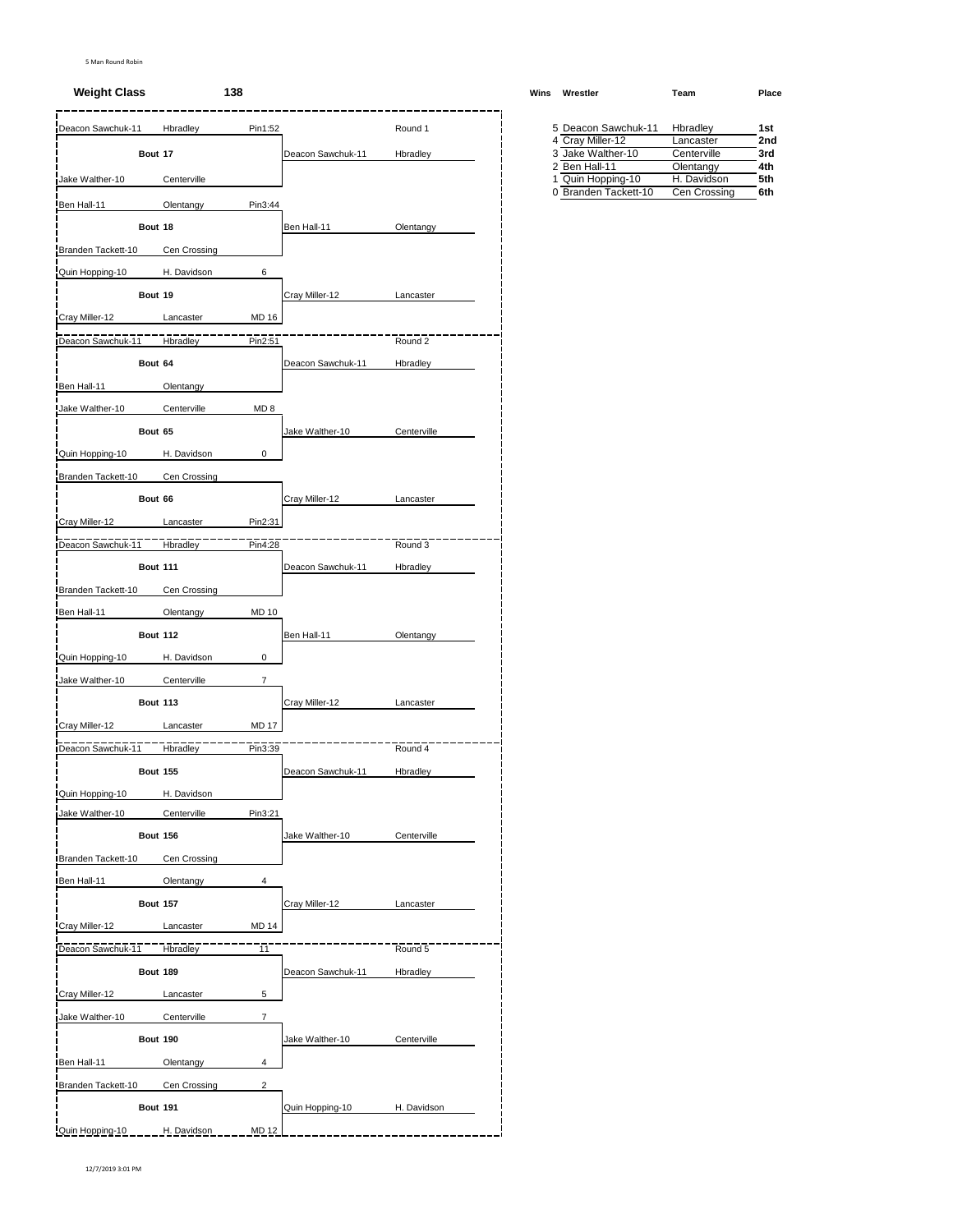# **Weight Class 145.1 Weight Class Place**

| Logan Brown-12     | Centerville     | <b>MD13</b>    |                   | Round 1                | 4 Logan Brown-12                          | Centerville 1st                  |
|--------------------|-----------------|----------------|-------------------|------------------------|-------------------------------------------|----------------------------------|
|                    |                 |                |                   |                        | 3 Mario Locaputo-10                       | St. Xavier 2nd                   |
|                    | Bout 20         |                | Logan Brown-12    | Centerville            | 2 Josh Henderson-9                        | H. Davidsor 3rd                  |
| Mario Locaputo-10  | St. Xavier      | $\overline{2}$ |                   |                        | 1 Jaden Vazquez-9<br>0 Braylon Cornell-10 | Cen Crossi 4th<br>Cen Crossi 5th |
| Braylon Cornell-10 | Cen Crossing2   |                |                   |                        |                                           |                                  |
|                    | Bout 21         |                | Jaden Vazquez-9   | Cen Crossing           |                                           |                                  |
| Jaden Vazquez-9    | Cen Crossing    | Pin1:51        |                   |                        |                                           |                                  |
| Logan Brown-12     | Centerville     | Pin3:31        |                   |                        |                                           |                                  |
|                    | Bout 67         |                | Logan Brown-12    | Round 2<br>Centerville |                                           |                                  |
| Josh Henderson-9   | H. Davidson     |                |                   |                        |                                           |                                  |
| Mario Locaputo-10  | St. Xavier      | Pin1:00        |                   |                        |                                           |                                  |
|                    | Bout 68         |                | Mario Locaputo-10 | St. Xavier             |                                           |                                  |
| Braylon Cornell-10 | Cen Crossing2   |                |                   |                        |                                           |                                  |
| Logan Brown-12     | Centerville     | Pin1:50        |                   |                        |                                           |                                  |
|                    | <b>Bout 114</b> |                | Logan Brown-12    | Round 3<br>Centerville |                                           |                                  |
| Jaden Vazquez-9    | Cen Crossing    |                |                   |                        |                                           |                                  |
| Mario Locaputo-10  | St. Xavier      | <b>MD 14</b>   |                   |                        |                                           |                                  |
|                    | <b>Bout 115</b> |                | Mario Locaputo-10 | St. Xavier             |                                           |                                  |
| Josh Henderson-9   | H. Davidson     | $\overline{c}$ |                   |                        |                                           |                                  |
| Logan Brown-12     | Centerville     | Pin1:05        |                   | Round 4                |                                           |                                  |
|                    | <b>Bout 158</b> |                | Logan Brown-12    | Centerville            |                                           |                                  |
| Braylon Cornell-10 | Cen Crossing2   |                |                   |                        |                                           |                                  |
| Jaden Vazquez-9    | Cen Crossing    | 4              |                   |                        |                                           |                                  |
|                    | <b>Bout 159</b> |                | Josh Henderson-9  | H. Davidson            |                                           |                                  |
| Josh Henderson-9   | H. Davidson     | $\overline{7}$ |                   |                        |                                           |                                  |
| Mario Locaputo-10  | St. Xavier      | 12             |                   |                        |                                           |                                  |
|                    | <b>Bout 192</b> |                | Mario Locaputo-10 | Round 5<br>St. Xavier  |                                           |                                  |
| Jaden Vazquez-9    | Cen Crossing    | 6              |                   |                        |                                           |                                  |
| Braylon Cornell-10 | Cen Crossing2   | 0              |                   |                        |                                           |                                  |
|                    | <b>Bout 193</b> |                | Josh Henderson-9  | H. Davidson            |                                           |                                  |
| Josh Henderson-9   | H. Davidson     | <b>TF 17</b>   |                   |                        |                                           |                                  |

| Wins Wrestler | Team | Place |
|---------------|------|-------|
|               |      |       |

|  | 4 Logan Brown-12     | Centerville 1st |  |
|--|----------------------|-----------------|--|
|  | 3 Mario Locaputo-10  | St. Xavier 2nd  |  |
|  | 2 Josh Henderson-9   | H. Davidsor 3rd |  |
|  | 1 Jaden Vazquez-9    | Cen Crossi 4th  |  |
|  | 0 Bravlon Cornell-10 | Cen Crossil 5th |  |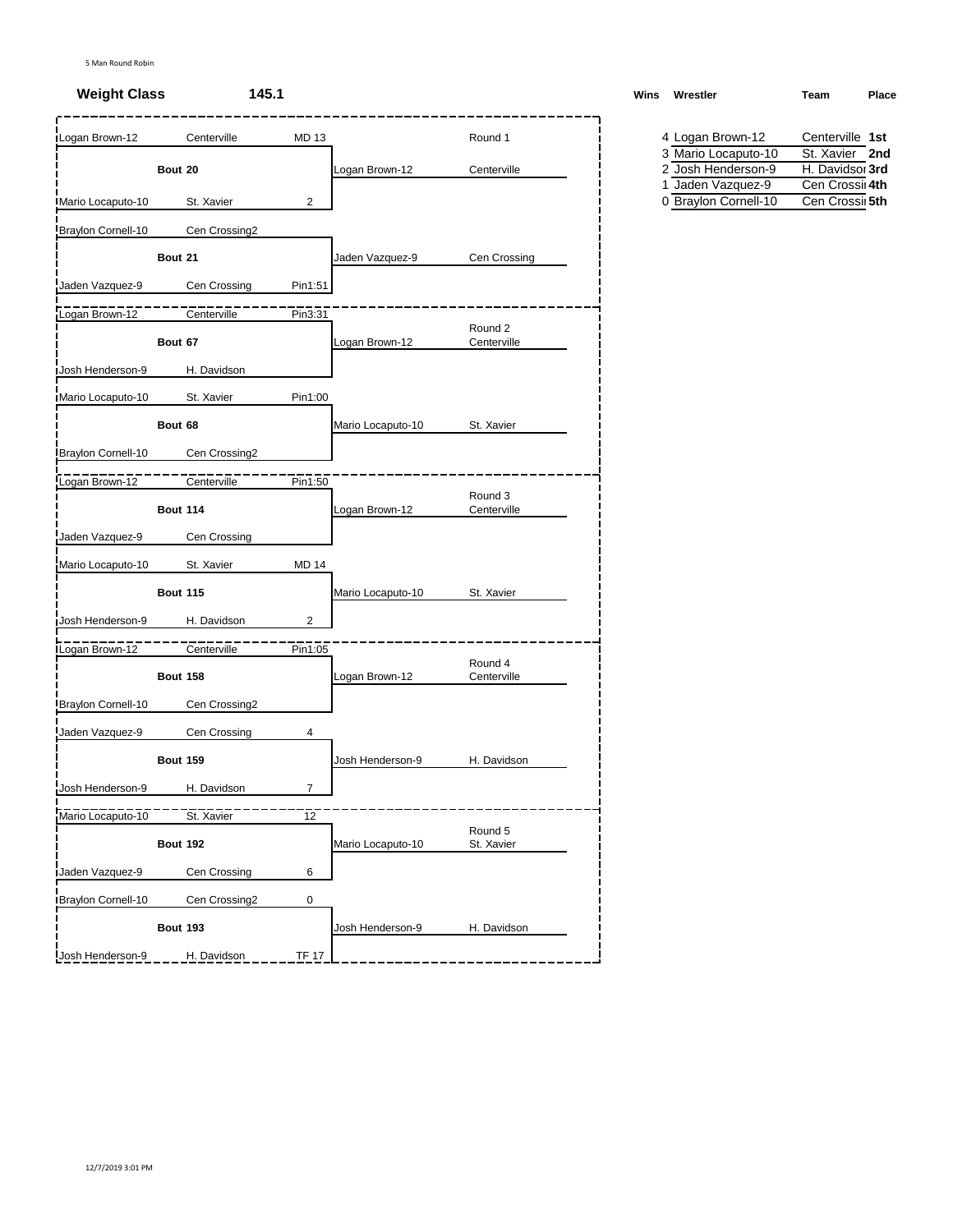# **Weight Class 145.2 Wins Wrestler Team Place**

| Brody Chase-10  | Lancaster       | $\overline{2}$ |                 | Round 1              | 4 Alex Schmidt-12 | Hbradley<br>1st |
|-----------------|-----------------|----------------|-----------------|----------------------|-------------------|-----------------|
|                 |                 |                |                 |                      | 3 Brody Chase-10  | Lancaster 2nd   |
|                 | Bout 22         |                | Alex Schmidt-12 | Hbradley             | 2 Jason Lane-10   | Scioto<br>3rd   |
|                 |                 |                |                 |                      | 1 Aaron Gross-10  | Centerville14th |
| Alex Schmidt-12 | Hbradley        | $\overline{7}$ |                 |                      | 0 Will Kraft-10   | Cen Crossi 5th  |
| Aaron Gross-10  | Centerville1    | 4              |                 |                      |                   |                 |
|                 | Bout 23         |                | Jason Lane-10   | Scioto               |                   |                 |
| Jason Lane-10   | Scioto          | 8              |                 |                      |                   |                 |
| Brody Chase-10  | Lancaster       | Pin0:37        |                 |                      |                   |                 |
|                 | Bout 69         |                | Brody Chase-10  | Round 2<br>Lancaster |                   |                 |
| Will Kraft-10   | Cen Crossing1   |                |                 |                      |                   |                 |
| Alex Schmidt-12 | Hbradley        | <b>MD 13</b>   |                 |                      |                   |                 |
|                 | Bout 70         |                | Alex Schmidt-12 | Hbradley             |                   |                 |
| Aaron Gross-10  | Centerville1    | $\overline{2}$ |                 |                      |                   |                 |
| Brody Chase-10  | Lancaster       | Pin1:12        |                 |                      |                   |                 |
|                 | <b>Bout 116</b> |                | Brody Chase-10  | Round 3<br>Lancaster |                   |                 |
| Jason Lane-10   | Scioto          |                |                 |                      |                   |                 |
| Alex Schmidt-12 | Hbradley        | Pin0:51        |                 |                      |                   |                 |
|                 | <b>Bout 117</b> |                | Alex Schmidt-12 | Hbradley             |                   |                 |
| Will Kraft-10   | Cen Crossing1   |                |                 |                      |                   |                 |
| Brody Chase-10  | Lancaster       | <b>TF 17</b>   |                 |                      |                   |                 |
|                 | <b>Bout 160</b> |                | Brody Chase-10  | Round 4<br>Lancaster |                   |                 |
| Aaron Gross-10  | Centerville1    | 0              |                 |                      |                   |                 |
| Jason Lane-10   | Scioto          | Pin0:53        |                 |                      |                   |                 |
|                 | <b>Bout 161</b> |                | Jason Lane-10   | Scioto               |                   |                 |
| Will Kraft-10   | Cen Crossing1   |                |                 |                      |                   |                 |
| Alex Schmidt-12 | Hbradley        | Pin2:18        |                 |                      |                   |                 |
|                 | <b>Bout 194</b> |                | Alex Schmidt-12 | Round 5<br>Hbradley  |                   |                 |
| Jason Lane-10   | Scioto          |                |                 |                      |                   |                 |
| Aaron Gross-10  | Centerville1    | Pin4:48        |                 |                      |                   |                 |
|                 | <b>Bout 195</b> |                | Aaron Gross-10  | Centerville1         |                   |                 |
| Will Kraft-10   | Cen Crossing1   |                |                 |                      |                   |                 |

| Vins | Wrestler | Team | Place |
|------|----------|------|-------|
|      |          |      |       |
|      |          |      |       |

| 4 Alex Schmidt-12 | Hbradley        | 1st |
|-------------------|-----------------|-----|
| 3 Brody Chase-10  | Lancaster       | 2nd |
| 2 Jason Lane-10   | Scioto          | 3rd |
| 1 Aaron Gross-10  | Centerville14th |     |
| 0 Will Kraft-10   | Cen Crossii 5th |     |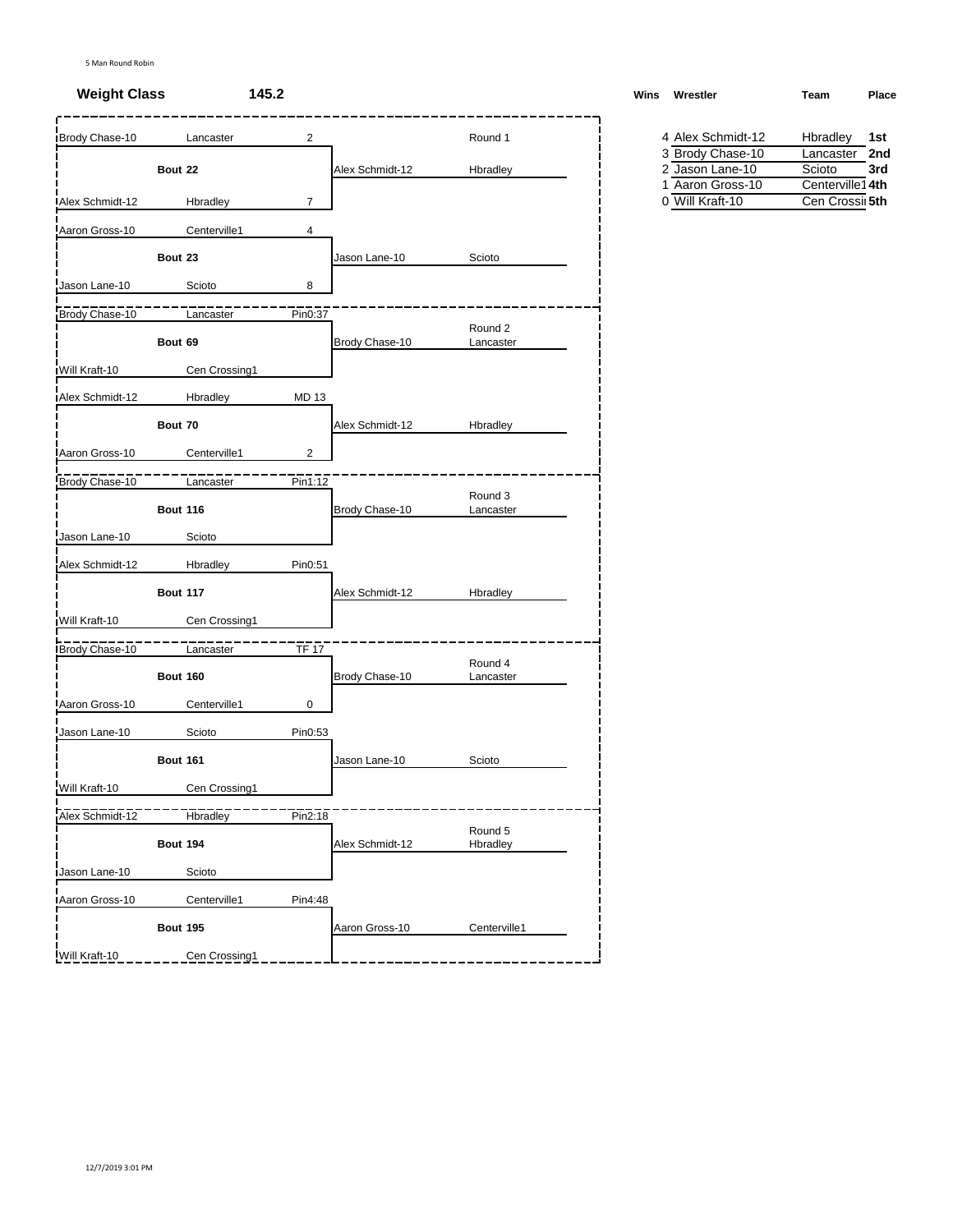| Titan Johnson-11           | Pin0:36<br>Lancaster     |                    | Round 1                | 4 Triston Jordan-11                         | Centerville 1st                  |
|----------------------------|--------------------------|--------------------|------------------------|---------------------------------------------|----------------------------------|
|                            |                          |                    |                        | 3 Titan Johnson 11                          | Lancaster 2nd                    |
| Bout 24                    |                          | Titan Johnson-11   | Lancaster              | 2 Ryder Gwartney-10<br>1 Mostafa Hussein-12 | Cen Crossii 3rd<br>Olentangy 4th |
| <b>IMostafa Hussein-12</b> | Olentangy                |                    |                        | 0 Matthew Howard-10                         | Scioto<br>5th                    |
| Triston Jordan-11          | Centerville<br>Pin1:45   |                    |                        |                                             |                                  |
| Bout 25                    |                          | Triston Jordan-11  | Centerville            |                                             |                                  |
| Ryder Gwartney-10          | Cen Crossing1            |                    |                        |                                             |                                  |
| Titan Johnson-11           | Pin00.0<br>Lancaster     |                    |                        |                                             |                                  |
| Bout 71                    |                          | Titan Johnson-11   | Round 2<br>Lancaster   |                                             |                                  |
| Forfeit                    | Scioto                   |                    |                        |                                             |                                  |
| Mostafa Hussein-12         | Olentangy                |                    |                        |                                             |                                  |
| Bout 72                    |                          | Triston Jordan-11  | Centerville            |                                             |                                  |
| Triston Jordan-11          | Pin0:56<br>Centerville   |                    |                        |                                             |                                  |
| Titan Johnson-11           | Lancaster<br>Pin0:47     |                    |                        |                                             |                                  |
| <b>Bout 118</b>            |                          | Titan Johnson-11   | Round 3<br>Lancaster   |                                             |                                  |
| Ryder Gwartney-10          | Cen Crossing1            |                    |                        |                                             |                                  |
| Mostafa Hussein-12         | Win<br>Olentangy         |                    |                        |                                             |                                  |
| <b>Bout 119</b>            |                          | Mostafa Hussein-12 | Olentangy              |                                             |                                  |
| Forfeit                    | Forf<br>Scioto           |                    |                        |                                             |                                  |
| Titan Johnson-11           | Lancaster                |                    |                        |                                             |                                  |
| <b>Bout 162</b>            |                          | Triston Jordan-11  | Round 4<br>Centerville |                                             |                                  |
| Triston Jordan-11          | Centerville<br>Pin5:21   |                    |                        |                                             |                                  |
| Ryder Gwartney-10          | Cen Crossing1<br>Win     |                    |                        |                                             |                                  |
| <b>Bout 163</b>            |                          | Ryder Gwartney-10  | Cen Crossing1          |                                             |                                  |
| Forfeit                    | Scioto<br>Forf           |                    |                        |                                             |                                  |
| Mostafa Hussein-12         | Olentangy                |                    | Round 5                |                                             |                                  |
| <b>Bout 196</b>            |                          | Ryder Gwartney-10  | Cen Crossing1          |                                             |                                  |
| Ryder Gwartney-10          | Cen Crossing1<br>Pin0:44 |                    |                        |                                             |                                  |
| Triston Jordan-11          | Centerville<br>Win       |                    |                        |                                             |                                  |
| <b>Bout 197</b>            |                          | Triston Jordan-11  | Centerville            |                                             |                                  |
| Forfeit                    | Forf<br>Scioto           |                    |                        |                                             |                                  |

| <b>Weight Class</b> | 152.1 | Wins | Wrestler                                        | Team | Place |
|---------------------|-------|------|-------------------------------------------------|------|-------|
|                     |       |      | the contract of the contract of the contract of |      | .     |
|                     |       |      |                                                 |      |       |

| 4 Triston Jordan-11  | Centerville 1st |     |
|----------------------|-----------------|-----|
| 3 Titan Johnson-11   | Lancaster 2nd   |     |
| 2 Ryder Gwartney-10  | Cen Crossii 3rd |     |
| 1 Mostafa Hussein-12 | Olentangy 4th   |     |
| 0 Matthew Howard-10  | Scioto          | 5th |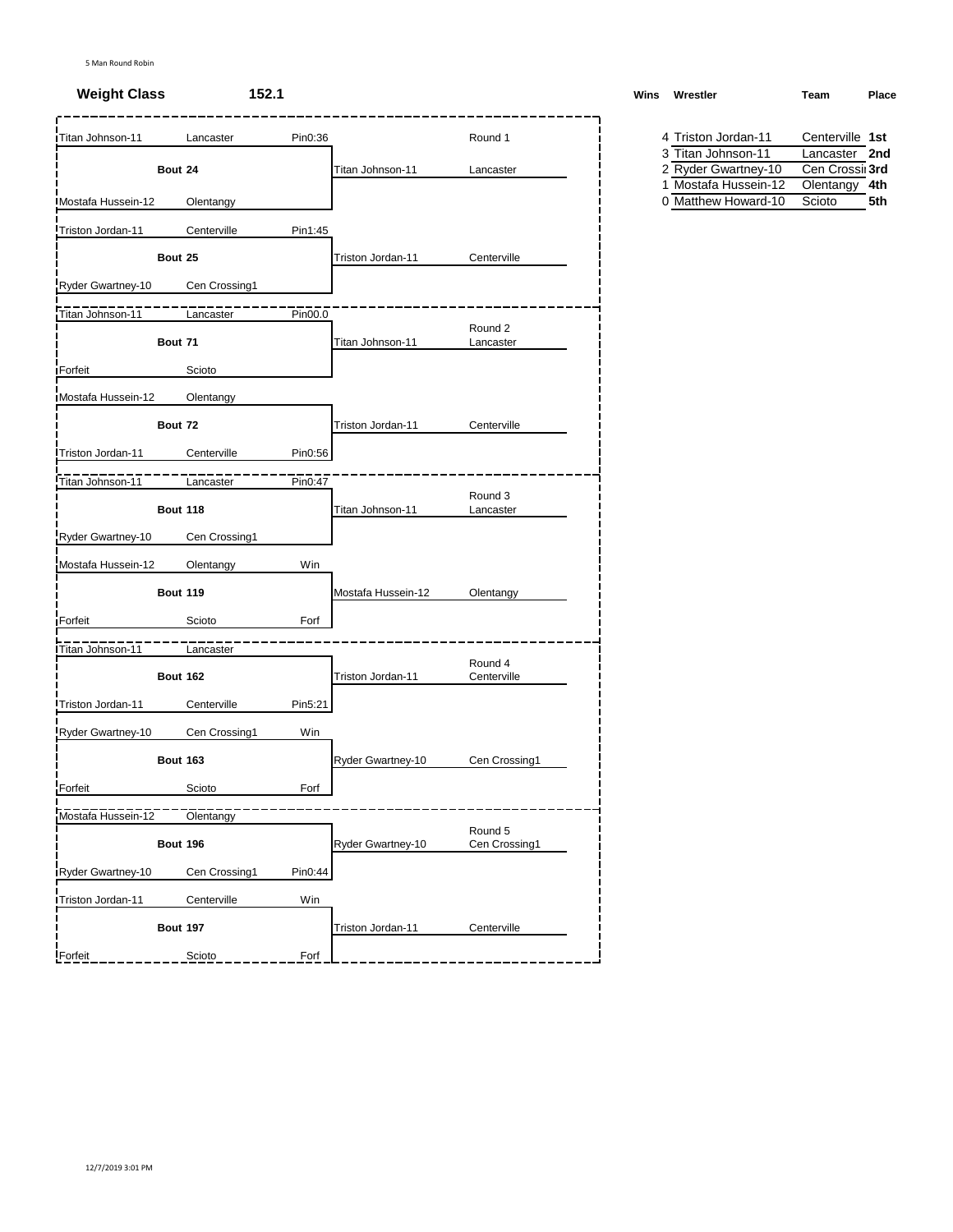| <b>Weight Class</b>   | 152.2           |              |                 |                         | <b>Wins</b> | Wrestler                                                    | Team                                       | Place      |
|-----------------------|-----------------|--------------|-----------------|-------------------------|-------------|-------------------------------------------------------------|--------------------------------------------|------------|
| Sam Trotta-12         | St. Xavier      |              |                 | Round 1                 |             | 3 Jon Tremblay-12                                           | Centerville1                               | 1st        |
|                       | Bout 26         |              | Mason Wood-12   | Hbradley                |             | 2 Mason Wood-12<br>Sam Trotta-12<br>1<br>0 Ali El Barati-11 | Hbradley<br>St. Xavier<br>Cen Crossing 4th | 2nd<br>3rd |
| Mason Wood-12         | Hbradley        | Pin3:00      |                 |                         |             |                                                             |                                            |            |
| Jon Tremblay-12       | Centerville1    | 9            |                 |                         |             |                                                             |                                            |            |
|                       | Bout 27         |              | Jon Tremblay-12 | Centerville1            |             |                                                             |                                            |            |
| Ali El Barati-11      | Cen Crossing    | 3            |                 |                         |             |                                                             |                                            |            |
| <b>ISam Trotta-12</b> | St. Xavier      |              |                 |                         |             |                                                             |                                            |            |
|                       | Bout 73         |              | Jon Tremblay-12 | Round 2<br>Centerville1 |             |                                                             |                                            |            |
| Jon Tremblay-12       | Centerville1    | Pin1:45      |                 |                         |             |                                                             |                                            |            |
| Mason Wood-12         | Hbradley        | <b>TF 19</b> |                 |                         |             |                                                             |                                            |            |
|                       | Bout 74         |              | Mason Wood-12   | Hbradley                |             |                                                             |                                            |            |
| Ali El Barati-11      | Cen Crossing    | 3            |                 |                         |             |                                                             |                                            |            |
| Sam Trotta-12         | St. Xavier      | Pin4:12      |                 |                         |             |                                                             |                                            |            |
|                       | <b>Bout 120</b> |              | Sam Trotta-12   | Round 3<br>St. Xavier   |             |                                                             |                                            |            |
| Ali El Barati-11      | Cen Crossing    |              |                 |                         |             |                                                             |                                            |            |
| Mason Wood-12         | Hbradley        | 4            |                 |                         |             |                                                             |                                            |            |
|                       | <b>Bout 121</b> |              | Jon Tremblay-12 | Centerville1            |             |                                                             |                                            |            |
| Jon Tremblay-12       | Centerville1    | 7            |                 |                         |             |                                                             |                                            |            |

| ins | Wrestler           | Team         | Place |
|-----|--------------------|--------------|-------|
|     | 3 Jon Tremblay-12  | Centerville1 | 1st   |
|     | 2 Mason Wood-12    | Hbradley     | 2nd   |
|     | 1 Sam Trotta-12    | St. Xavier   | 3rd   |
|     | 0 Ali El Barati-11 | Cen Crossing | 4th   |
|     |                    |              |       |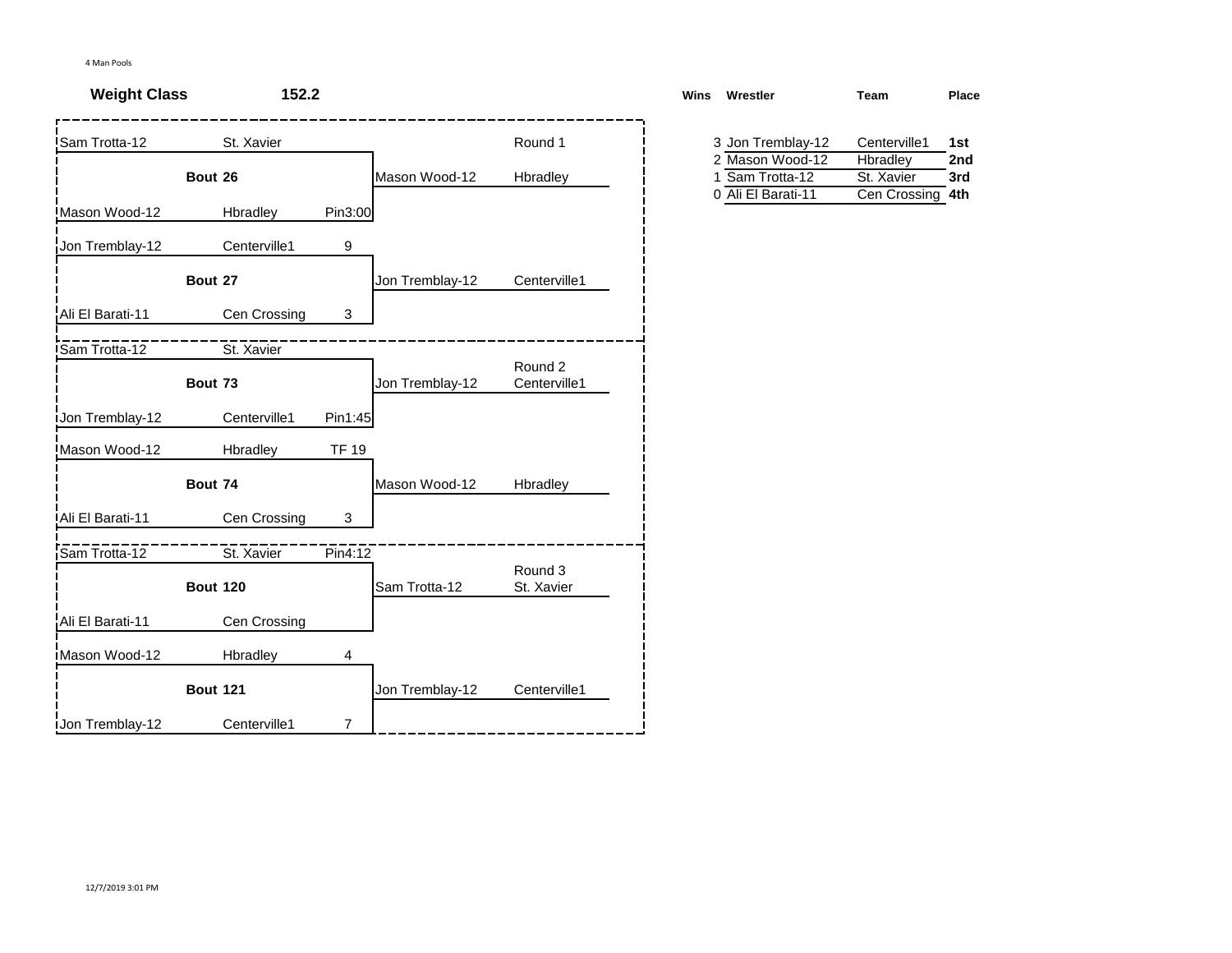| <b>Weight Class</b> | 160.1           |              |                   |                   | <b>Wins</b> | Wrestler                                | Team                  | Place      |
|---------------------|-----------------|--------------|-------------------|-------------------|-------------|-----------------------------------------|-----------------------|------------|
| Daniel Segura-12    | Scioto          | <b>TF 19</b> |                   | Round 1           |             | 3 Daniel Segura-12<br>2 Dez Gartrell-10 | Scioto<br>H. Davidson | 1st<br>2nd |
|                     | Bout 28         |              | Daniel Segura-12  | Scioto            |             | 1 Logan Germaine-12 Hbradley            |                       | 3rd        |
| Dez Gartrell-10     | H. Davidson     | 4            |                   |                   |             | 0 Nolan Winfield-10                     | Centerville1          | 4th        |
| Logan Germaine-12   | Hbradley        | 10           |                   |                   |             |                                         |                       |            |
|                     | Bout 29         |              | Logan Germaine-12 | Hbradley          |             |                                         |                       |            |
| Nolan Winfield-10   | Centerville1    | 6            |                   |                   |             |                                         |                       |            |
| Daniel Segura-12    | Scioto          | Pin3:26      |                   | Round 2           |             |                                         |                       |            |
|                     | Bout 75         |              | Daniel Segura-12  | Scioto            |             |                                         |                       |            |
| Logan Germaine-12   | Hbradley        |              |                   |                   |             |                                         |                       |            |
| Dez Gartrell-10     | H. Davidson     | <b>MD 11</b> |                   |                   |             |                                         |                       |            |
|                     | Bout 76         |              | Dez Gartrell-10   | H. Davidson       |             |                                         |                       |            |
| Nolan Winfield-10   | Centerville1    |              |                   |                   |             |                                         |                       |            |
| Daniel Segura-12    | Scioto          | Pin2:24      |                   |                   |             |                                         |                       |            |
|                     | <b>Bout 122</b> |              | Daniel Segura-12  | Round 3<br>Scioto |             |                                         |                       |            |
| Nolan Winfield-10   | Centerville1    |              |                   |                   |             |                                         |                       |            |
| Dez Gartrell-10     | H. Davidson     | 16           |                   |                   |             |                                         |                       |            |
|                     | <b>Bout 123</b> |              | Dez Gartrell-10   | H. Davidson       |             |                                         |                       |            |
| Logan Germaine-12   | Hbradley        | 12           |                   |                   |             |                                         |                       |            |

| ns | Wrestler                     | Team         | Place |
|----|------------------------------|--------------|-------|
|    |                              |              |       |
|    | 3 Daniel Segura-12           | Scioto       | 1st   |
|    | 2 Dez Gartrell-10            | H. Davidson  | 2nd   |
|    | 1 Logan Germaine-12 Hbradley |              | 3rd   |
|    | 0 Nolan Winfield-10          | Centerville1 | 4th   |
|    |                              |              |       |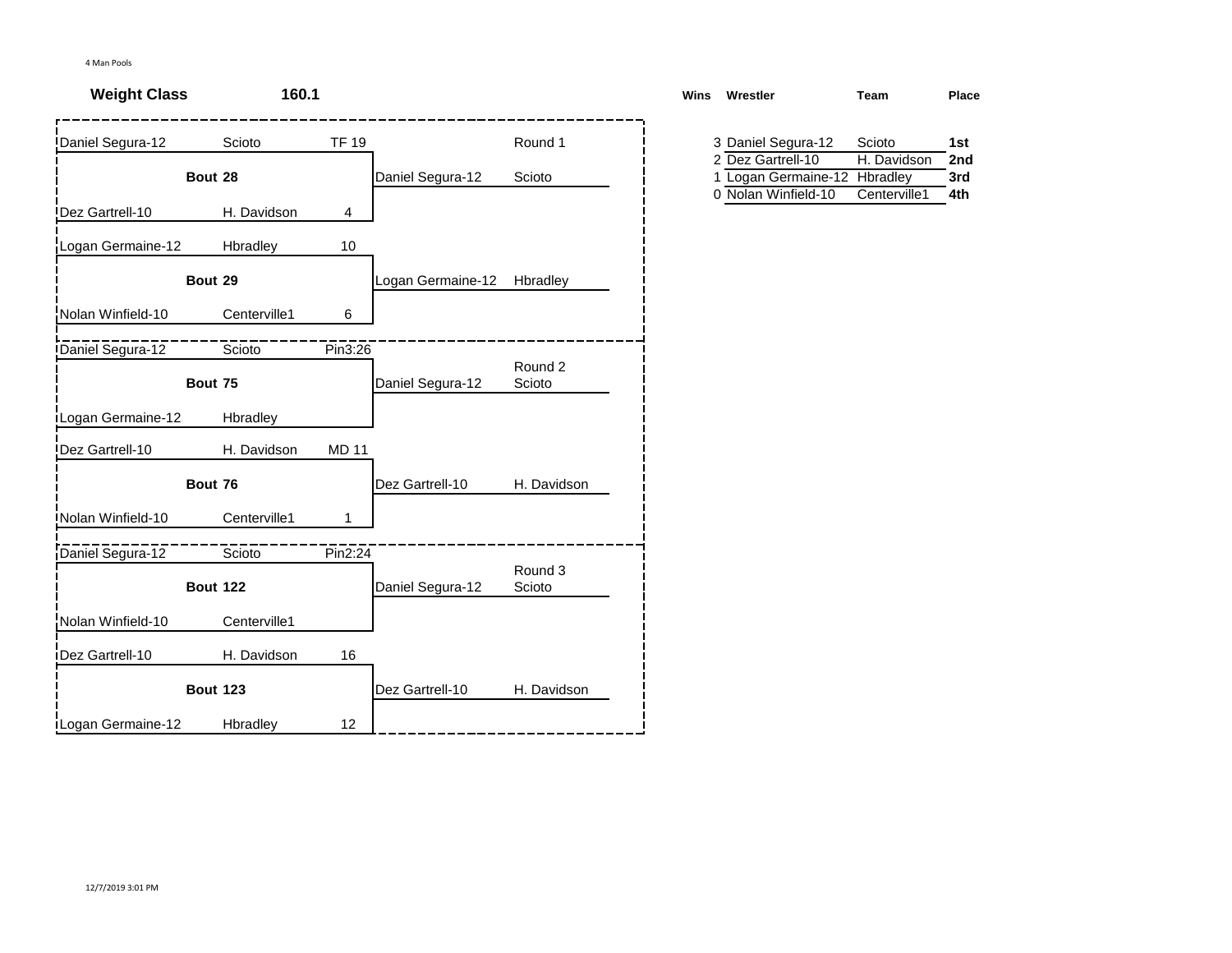# **Weight Class 160.2 Wins Wrestler Team Place**

| Nolan Hatten-12      | St. Xavier      | 3              |                      | Round 1                | 4 Avery Bair-12                       | Centerville 1st                    |
|----------------------|-----------------|----------------|----------------------|------------------------|---------------------------------------|------------------------------------|
|                      |                 |                |                      |                        | 3 Nolan Hatten-12                     | St. Xavier 2nd                     |
|                      | Bout 30         |                | Avery Bair-12        | Centerville            | 2 Adam Orndorf-12                     | Olentangy 3rd                      |
| <b>Avery Bair-12</b> | Centerville     | 9              |                      |                        | 1 Derek Layne-12<br>0 Laith Khalil-12 | Cen Crossii 4th<br>H. Davidsor 5th |
| Adam Orndorf-12      | Olentangy       | Pin2:59        |                      |                        |                                       |                                    |
|                      | Bout 31         |                | Adam Orndorf-12      | Olentangy              |                                       |                                    |
| Derek Layne-12       | Cen Crossing    |                |                      |                        |                                       |                                    |
| Nolan Hatten-12      | St. Xavier      | Pin1:04        |                      |                        |                                       |                                    |
|                      | Bout 77         |                | Nolan Hatten-12      | Round 2<br>St. Xavier  |                                       |                                    |
| Laith Khalil-12      | H. Davidson1    |                |                      |                        |                                       |                                    |
| Avery Bair-12        | Centerville     | <b>MD 18</b>   |                      |                        |                                       |                                    |
|                      |                 |                |                      |                        |                                       |                                    |
|                      | Bout 78         |                | <b>Avery Bair-12</b> | Centerville            |                                       |                                    |
| Adam Orndorf-12      | Olentangy       | 4              |                      |                        |                                       |                                    |
| Nolan Hatten-12      | St. Xavier      | 9              |                      |                        |                                       |                                    |
|                      | <b>Bout 124</b> |                | Nolan Hatten-12      | Round 3<br>St. Xavier  |                                       |                                    |
| Derek Layne-12       | Cen Crossing    | $\overline{c}$ |                      |                        |                                       |                                    |
| Avery Bair-12        | Centerville     | Pin0:23        |                      |                        |                                       |                                    |
|                      | <b>Bout 125</b> |                | <b>Avery Bair-12</b> | Centerville            |                                       |                                    |
| Laith Khalil-12      | H. Davidson1    |                |                      |                        |                                       |                                    |
| Nolan Hatten-12      | St. Xavier      | 9              |                      |                        |                                       |                                    |
|                      | <b>Bout 164</b> |                | Nolan Hatten-12      | Round 4<br>St. Xavier  |                                       |                                    |
| Adam Orndorf-12      | Olentangy       | 8              |                      |                        |                                       |                                    |
| Derek Layne-12       | Cen Crossing    | Pin1:10        |                      |                        |                                       |                                    |
|                      | <b>Bout 165</b> |                | Derek Layne-12       | Cen Crossing           |                                       |                                    |
| Laith Khalil-12      | H. Davidson1    |                |                      |                        |                                       |                                    |
| Avery Bair-12        | Centerville     | Pin1:23        |                      |                        |                                       |                                    |
|                      | Bout 198        |                | Avery Bair-12        | Round 5<br>Centerville |                                       |                                    |
| Derek Layne-12       | Cen Crossing    |                |                      |                        |                                       |                                    |
| Adam Orndorf-12      | Olentangy       | Pin1:23        |                      |                        |                                       |                                    |
|                      | <b>Bout 199</b> |                | Adam Orndorf-12      | Olentangy              |                                       |                                    |
| Laith Khalil-12      | H. Davidson1    |                |                      |                        |                                       |                                    |
|                      |                 |                |                      |                        |                                       |                                    |

| Vins | Wrestler | Team | Place |
|------|----------|------|-------|
|      |          |      |       |

| 4 Avery Bair-12   | Centerville 1st |  |
|-------------------|-----------------|--|
| 3 Nolan Hatten-12 | St. Xavier 2nd  |  |
| 2 Adam Orndorf-12 | Olentangy 3rd   |  |
| 1 Derek Layne-12  | Cen Crossi 4th  |  |
| 0 Laith Khalil-12 | H. Davidsor 5th |  |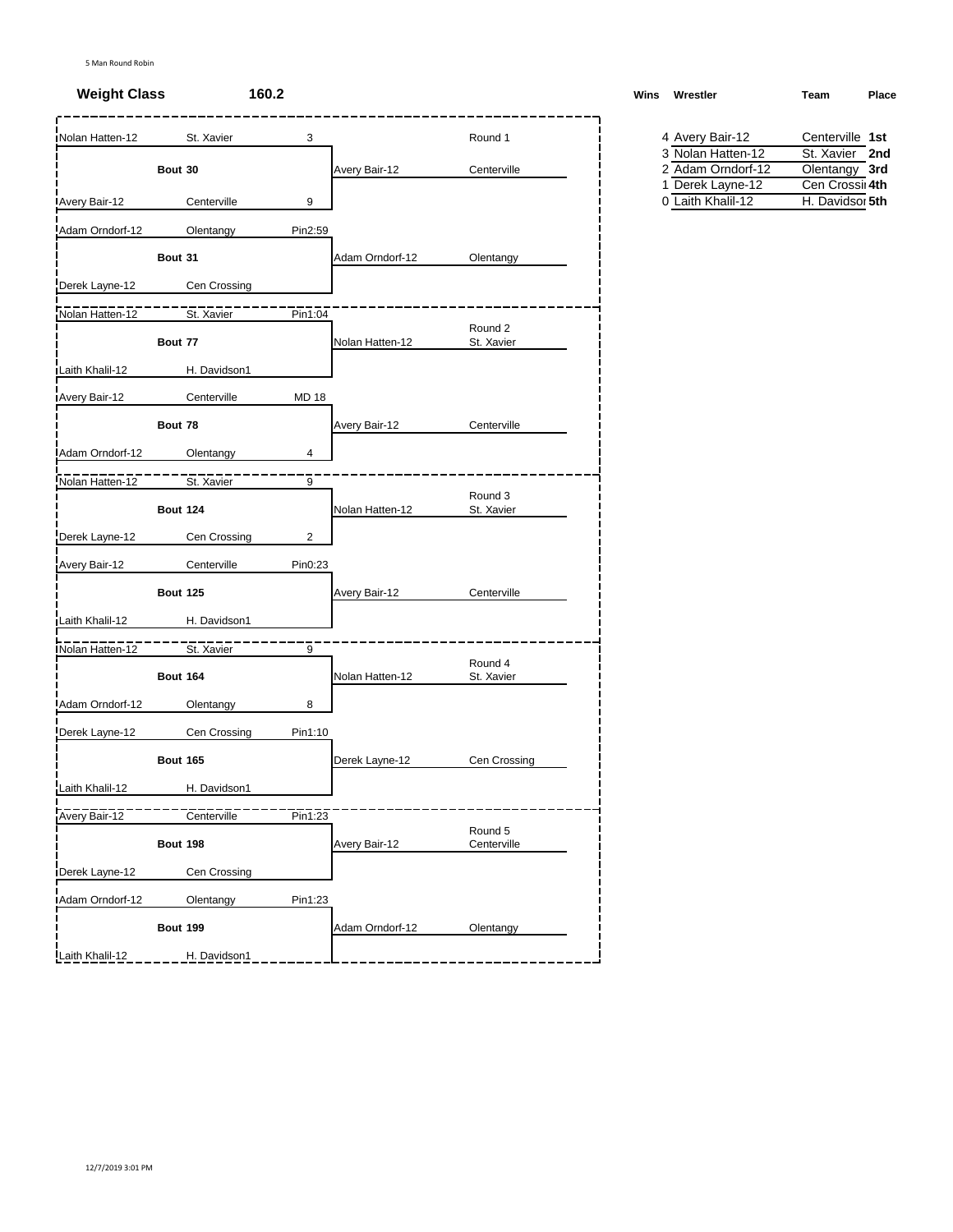# **Weight Class 170 Wins Wrestler Team Place**

| <b>Joe Hulefeld-12</b> | St. Xavier      | Pin3:50        |                     | Round 1                | 4 Joe Hulefeld-12     | St. Xavier 1st  |
|------------------------|-----------------|----------------|---------------------|------------------------|-----------------------|-----------------|
|                        |                 |                |                     |                        | 2 Parker Hinkebein-11 | Centerville 2nd |
|                        | Bout 32         |                | Joe Hulefeld-12     | St. Xavier             | 2 Noble Nwankwo-12    | St. Xavier1 3rd |
|                        |                 |                |                     |                        | 2 Donavan Raver-12    | Lancaster 4th   |
| Ryan Brattina-11       | Hbradley        |                |                     |                        | 0 Ryan Brattina-11    | Hbradley        |
| Noble Nwankwo-12       | St. Xavier1     |                |                     |                        |                       |                 |
|                        | Bout 33         |                | Parker Hinkebein-11 | Centerville            |                       |                 |
| Parker Hinkebein-11    | Centerville     | Pin3:55        |                     |                        |                       |                 |
| Joe Hulefeld-12        | St. Xavier      | Pin5:03        |                     |                        |                       |                 |
|                        | Bout 79         |                | Joe Hulefeld-12     | Round 2<br>St. Xavier  |                       |                 |
| Donavan Raver-12       | Lancaster       |                |                     |                        |                       |                 |
| Ryan Brattina-11       | Hbradley        |                |                     |                        |                       |                 |
|                        | Bout 80         |                | Noble Nwankwo-12    | St. Xavier1            |                       |                 |
| Noble Nwankwo-12       | St. Xavier1     | Pin2:55        |                     |                        |                       |                 |
| Joe Hulefeld-12        | St. Xavier      | <b>MD 16</b>   |                     |                        |                       |                 |
|                        | <b>Bout 126</b> |                | Joe Hulefeld-12     | Round 3<br>St. Xavier  |                       |                 |
| Parker Hinkebein-11    | Centerville     | 4              |                     |                        |                       |                 |
| Ryan Brattina-11       | Hbradley        |                |                     |                        |                       |                 |
|                        | <b>Bout 127</b> |                | Donavan Raver-12    | Lancaster              |                       |                 |
| Donavan Raver-12       | Lancaster       | Pin4:41        |                     |                        |                       |                 |
| Joe Hulefeld-12        | St. Xavier      | Pin00.0        |                     |                        |                       |                 |
|                        | <b>Bout 166</b> |                | Joe Hulefeld-12     | Round 4<br>St. Xavier  |                       |                 |
| Noble Nwankwo-12       | St. Xavier1     |                |                     |                        |                       |                 |
| Parker Hinkebein-11    | Centerville     | 3              |                     |                        |                       |                 |
|                        | <b>Bout 167</b> |                | Donavan Raver-12    | Lancaster              |                       |                 |
| Donavan Raver-12       | Lancaster       | $\overline{7}$ |                     |                        |                       |                 |
| Ryan Brattina-11       | Hbradley        |                |                     |                        |                       |                 |
|                        | <b>Bout 200</b> |                | Parker Hinkebein-11 | Round 5<br>Centerville |                       |                 |
| Parker Hinkebein-11    | Centerville     | Pin5:27        |                     |                        |                       |                 |
| Noble Nwankwo-12       | St. Xavier1     | 21             |                     |                        |                       |                 |
|                        | <b>Bout 201</b> |                | Noble Nwankwo-12    | St. Xavier1            |                       |                 |
| Donavan Raver-12       | Lancaster       | 16             |                     |                        |                       |                 |

| 4 Joe Hulefeld-12     | St. Xavier 1st  |  |
|-----------------------|-----------------|--|
| 2 Parker Hinkebein-11 | Centerville 2nd |  |
| 2 Noble Nwankwo-12    | St. Xavier1 3rd |  |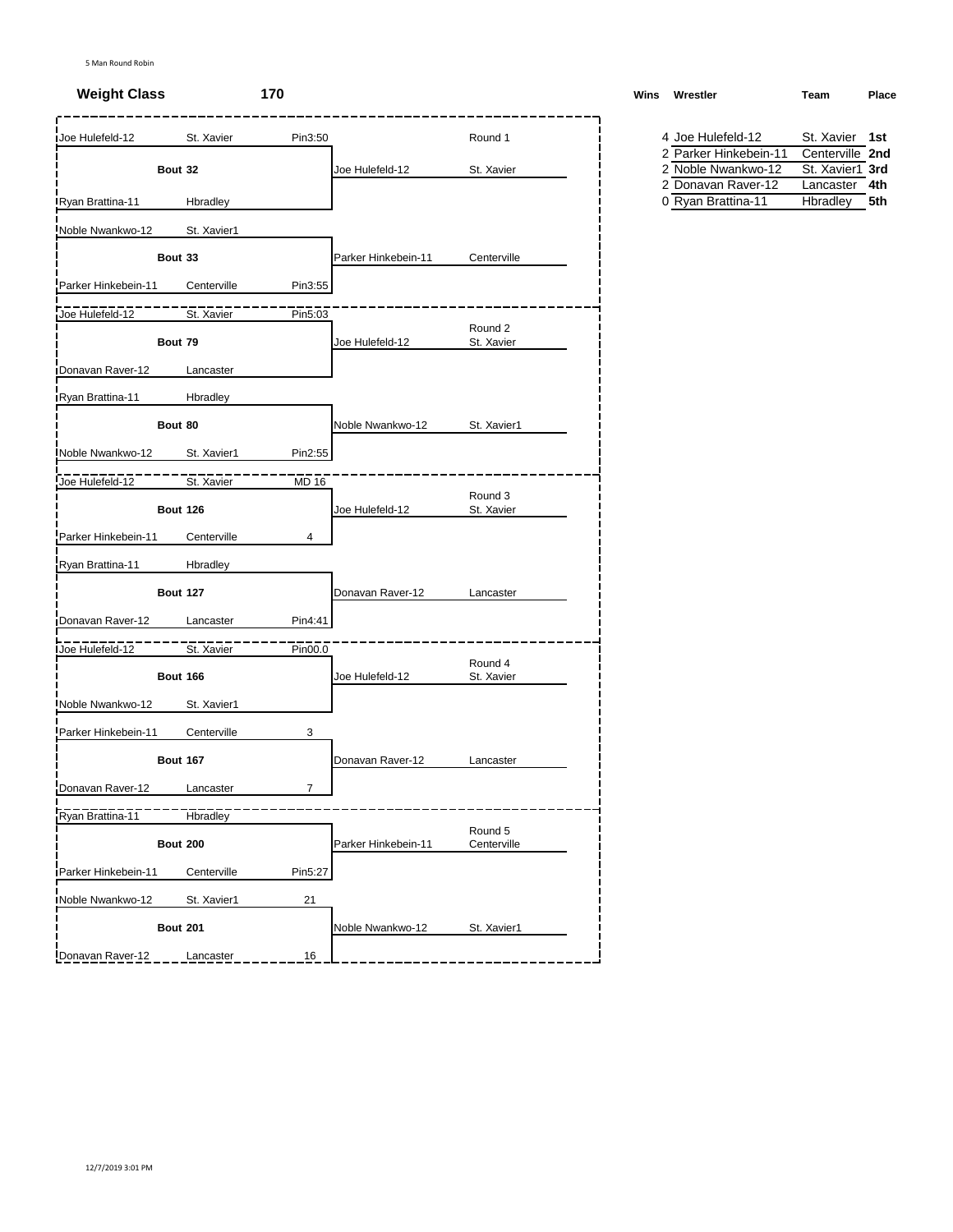# **Weight Class 182.1 Weight Class W**

| <b>INate Vanhouten-12</b> | Cen Crossing    | 1       |                    | Round 1                 | 4 Joel Martinez-12                          | St. Xavier 1st                   |
|---------------------------|-----------------|---------|--------------------|-------------------------|---------------------------------------------|----------------------------------|
|                           |                 |         |                    |                         | 2 Nate Vanhouten-12                         | Cen Crossil 2nd                  |
|                           | Bout 34         |         | Joel Martinez-12   | St. Xavier              | 2 Carson Rainier-12<br>2 Richard Lawrence-9 | Lancaster 3rd<br>H. Davidsor 4th |
| <b>Joel Martinez-12</b>   | St. Xavier      | 6       |                    |                         | 0 Dakota Williams-9                         | Hamilton T\ 5th                  |
| Carson Rainier-12         | Lancaster       | Pin1:56 |                    |                         |                                             |                                  |
|                           | Bout 35         |         | Carson Rainier-12  | Lancaster               |                                             |                                  |
| Dakota Williams-9         | Hamilton Twp    |         |                    |                         |                                             |                                  |
| Nate Vanhouten-12         | Cen Crossing    | 3       |                    |                         |                                             |                                  |
|                           | Bout 81         |         | Richard Lawrence-9 | Round 2<br>H. Davidson  |                                             |                                  |
| Richard Lawrence-9        | H. Davidson     | 7       |                    |                         |                                             |                                  |
| Joel Martinez-12          | St. Xavier      | Pin3:04 |                    |                         |                                             |                                  |
|                           | Bout 82         |         | Joel Martinez-12   | St. Xavier              |                                             |                                  |
| Carson Rainier-12         | Lancaster       |         |                    |                         |                                             |                                  |
| Nate Vanhouten-12         | Cen Crossing    | Pin3:36 |                    |                         |                                             |                                  |
|                           | <b>Bout 128</b> |         | Nate Vanhouten-12  | Round 3<br>Cen Crossing |                                             |                                  |
| Dakota Williams-9         | Hamilton Twp    |         |                    |                         |                                             |                                  |
| Joel Martinez-12          | St. Xavier      | Pin1:45 |                    |                         |                                             |                                  |
|                           | <b>Bout 129</b> |         | Joel Martinez-12   | St. Xavier              |                                             |                                  |
| Richard Lawrence-9        | H. Davidson     |         |                    |                         |                                             |                                  |
| Nate Vanhouten-12         | Cen Crossing    | Pin2:54 |                    |                         |                                             |                                  |
|                           | <b>Bout 168</b> |         | Nate Vanhouten-12  | Round 4<br>Cen Crossing |                                             |                                  |
| Carson Rainier-12         | Lancaster       |         |                    |                         |                                             |                                  |
| Dakota Williams-9         | Hamilton Twp    |         |                    |                         |                                             |                                  |
|                           | <b>Bout 169</b> |         | Richard Lawrence-9 | H. Davidson             |                                             |                                  |
| Richard Lawrence-9        | H. Davidson     | Pin2:37 |                    |                         |                                             |                                  |
| Joel Martinez-12          | St. Xavier      | Pin3:05 |                    |                         |                                             |                                  |
|                           | <b>Bout 202</b> |         | Joel Martinez-12   | Round 5<br>St. Xavier   |                                             |                                  |
| Dakota Williams-9         | Hamilton Twp    |         |                    |                         |                                             |                                  |
| <b>ICarson Rainier-12</b> | Lancaster       | 8       |                    |                         |                                             |                                  |
|                           | <b>Bout 203</b> |         | Carson Rainier-12  | Lancaster               |                                             |                                  |
| Richard Lawrence-9        | H. Davidson     | 5       |                    |                         |                                             |                                  |

| Vins Wrestler | Team | Place |
|---------------|------|-------|
|               |      |       |

| 4 Joel Martinez-12   | St. Xavier 1st              |  |
|----------------------|-----------------------------|--|
| 2 Nate Vanhouten-12  | Cen Crossil 2nd             |  |
| 2 Carson Rainier-12  | Lancaster 3rd               |  |
| 2 Richard Lawrence-9 | H. Davidsor 4th             |  |
| 0 Dakota Williams-9  | Hamilton T <sub>1</sub> 5th |  |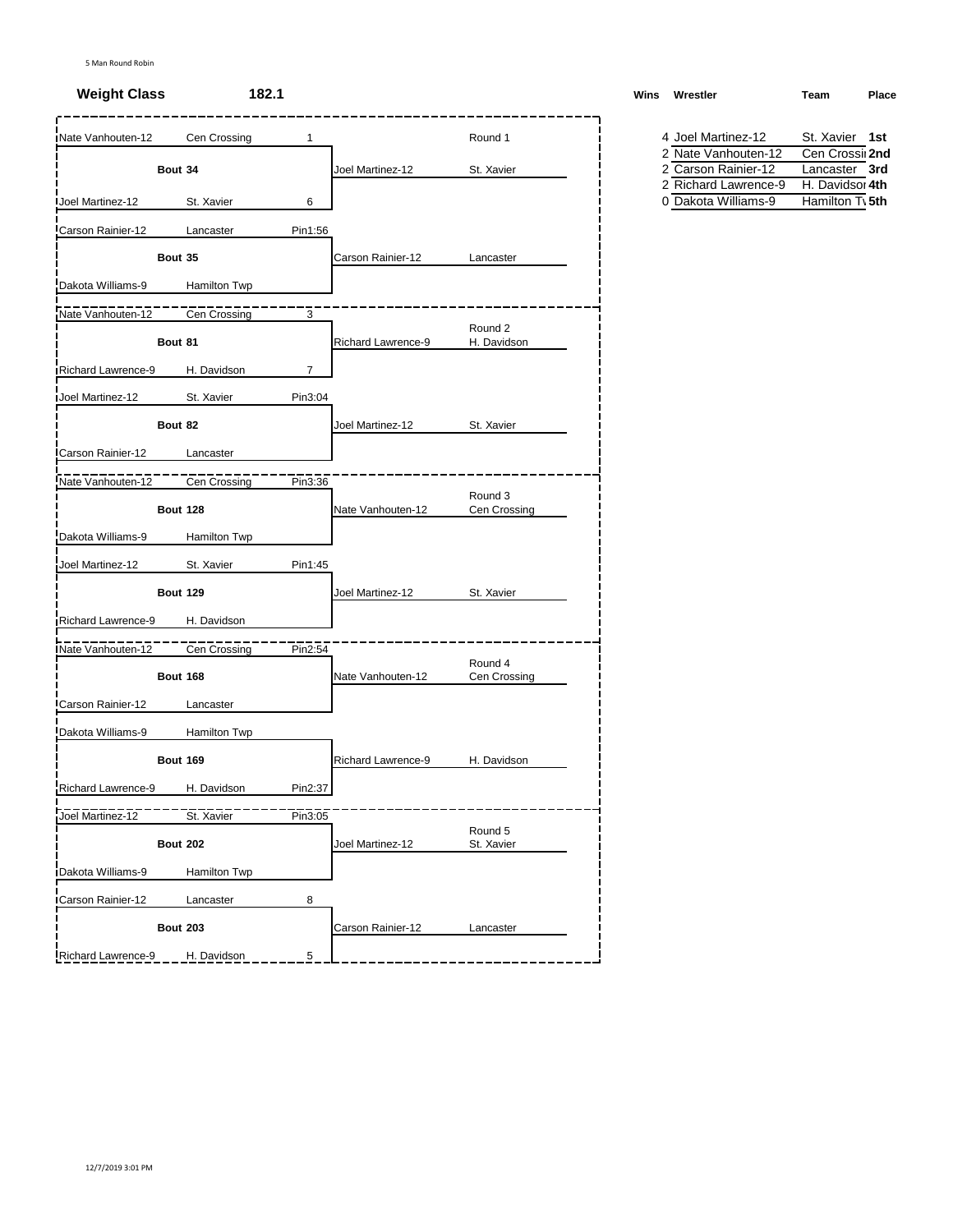| Gunnar Pool-9       | Centerville     | 4              |                     | Round 1                | 4 Kyle Demoss-12                                        | Hbradley 1st    |
|---------------------|-----------------|----------------|---------------------|------------------------|---------------------------------------------------------|-----------------|
|                     |                 |                |                     |                        | 3 Gunnar Pool-9                                         | Centerville 2nd |
|                     | Bout 36         |                | Kyle Demoss-12      | Hbradley               | 2 Michael Bradshaw-10 Cen Crossi 3rd<br>1 Lance Jelen-9 | H. Davidsor 4th |
| Kyle Demoss-12      | Hbradley        | $\overline{7}$ |                     |                        | 0 Kaleb Collins-10                                      | Hamilton Tv 5th |
| Lance Jelen-9       | H. Davidson1    | Pin0:44        |                     |                        |                                                         |                 |
|                     | Bout 37         |                | Lance Jelen-9       | H. Davidson1           |                                                         |                 |
| Kaleb Collins-10    | Hamilton Twp1   |                |                     |                        |                                                         |                 |
| Gunnar Pool-9       | Centerville     | Pin0:33        |                     |                        |                                                         |                 |
|                     | Bout 83         |                | Gunnar Pool-9       | Round 2<br>Centerville |                                                         |                 |
| Michael Bradshaw-10 | Cen Crossing1   |                |                     |                        |                                                         |                 |
| Kyle Demoss-12      | Hbradley        | Pin3:01        |                     |                        |                                                         |                 |
|                     | Bout 84         |                | Kyle Demoss-12      | Hbradley               |                                                         |                 |
| Lance Jelen-9       | H. Davidson1    |                |                     |                        |                                                         |                 |
| Gunnar Pool-9       | Centerville     | Pin0:25        |                     |                        |                                                         |                 |
|                     | <b>Bout 130</b> |                | Gunnar Pool-9       | Round 3<br>Centerville |                                                         |                 |
| Kaleb Collins-10    | Hamilton Twp1   |                |                     |                        |                                                         |                 |
| Kyle Demoss-12      | Hbradley        | Pin0:55        |                     |                        |                                                         |                 |
|                     | <b>Bout 131</b> |                | Kyle Demoss-12      | Hbradley               |                                                         |                 |
| Michael Bradshaw-10 | Cen Crossing1   |                |                     |                        |                                                         |                 |
| Gunnar Pool-9       | Centerville     | Pin0:40        |                     | Round 4                |                                                         |                 |
|                     | <b>Bout 170</b> |                | Gunnar Pool-9       | Centerville            |                                                         |                 |
| Lance Jelen-9       | H. Davidson1    |                |                     |                        |                                                         |                 |
| Kaleb Collins-10    | Hamilton Twp1   |                |                     |                        |                                                         |                 |
|                     | <b>Bout 171</b> |                | Michael Bradshaw-10 | Cen Crossing1          |                                                         |                 |
| Michael Bradshaw-10 | Cen Crossing1   | Pin1:12        |                     |                        |                                                         |                 |
| Kyle Demoss-12      | Hbradley        | Pin1:02        |                     |                        |                                                         |                 |
|                     | <b>Bout 204</b> |                | Kyle Demoss-12      | Round 5<br>Hbradley    |                                                         |                 |
| Kaleb Collins-10    | Hamilton Twp1   |                |                     |                        |                                                         |                 |
| Lance Jelen-9       | H. Davidson1    | 5              |                     |                        |                                                         |                 |
|                     | <b>Bout 205</b> |                | Michael Bradshaw-10 | Cen Crossing1          |                                                         |                 |
| Michael Bradshaw-10 | Cen Crossing1   | 9              |                     |                        |                                                         |                 |

**Weight Class 182.2 Wins Wrestler Team Place**

| 4 Kyle Demoss-12                      | Hbradley 1st                |  |
|---------------------------------------|-----------------------------|--|
| 3 Gunnar Pool-9                       | Centerville 2nd             |  |
| 2 Michael Bradshaw-10 Cen Crossil 3rd |                             |  |
| 1 Lance Jelen-9                       | H. Davidsor 4th             |  |
| 0 Kaleh Collins-10                    | Hamilton T <sub>1</sub> 5th |  |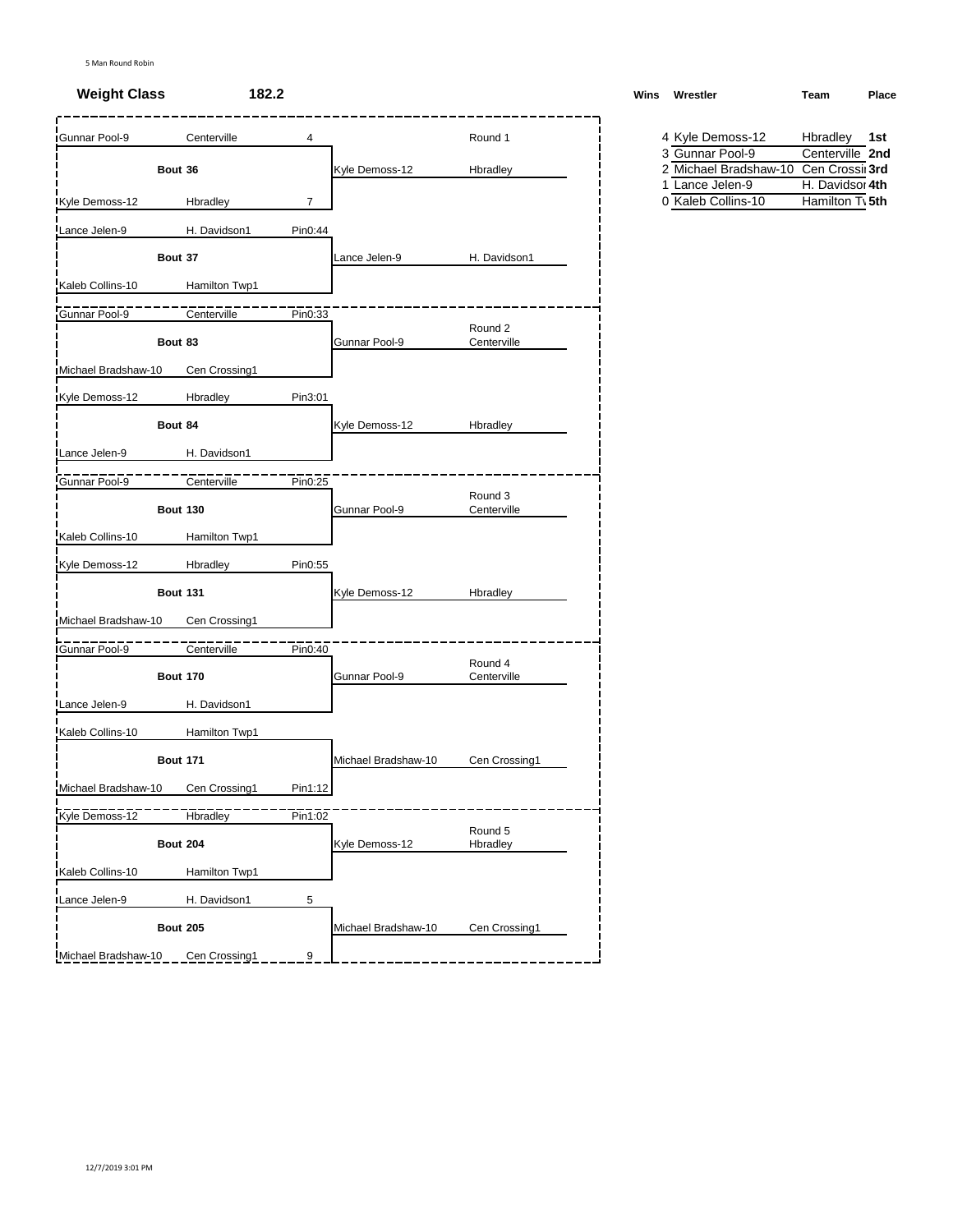| <b>IDeron Pulliam-12</b> | Scioto          | Pin3:04      |                  | Round 1               | 4 Deron Pulliam-12                      | Scioto<br>1st                      |
|--------------------------|-----------------|--------------|------------------|-----------------------|-----------------------------------------|------------------------------------|
|                          |                 |              |                  |                       | 3 Jon Bruder-11                         | Centerville 2nd                    |
|                          | Bout 38         |              | Deron Pulliam-12 | Scioto                | 2 Sean Reilly-10                        | St. Xavier<br>3rd                  |
|                          |                 |              |                  |                       | 1 Wade Troutman-12<br>0 Braden Eaton-12 | Hbradley<br>4th<br>H. Davidsor 5th |
| Sean Reilly-10           | St. Xavier      |              |                  |                       |                                         |                                    |
| Wade Troutman-12         | Hbradley        | 10           |                  |                       |                                         |                                    |
|                          | Bout 39         |              | Wade Troutman-12 | Hbradley              |                                         |                                    |
| Braden Eaton-12          | H. Davidson     | 8            |                  |                       |                                         |                                    |
| Deron Pulliam-12         | Scioto          | <b>MD 18</b> |                  |                       |                                         |                                    |
|                          | Bout 85         |              | Deron Pulliam-12 | Round 2<br>Scioto     |                                         |                                    |
| Jon Bruder-11            | Centerville     | 6            |                  |                       |                                         |                                    |
|                          |                 |              |                  |                       |                                         |                                    |
| Sean Reilly-10           | St. Xavier      | Pin1:43      |                  |                       |                                         |                                    |
|                          | Bout 86         |              | Sean Reilly-10   | St. Xavier            |                                         |                                    |
| Wade Troutman-12         | Hbradley        |              |                  |                       |                                         |                                    |
| Deron Pulliam-12         | Scioto          | Pin2:55      |                  |                       |                                         |                                    |
|                          | <b>Bout 132</b> |              | Deron Pulliam-12 | Round 3<br>Scioto     |                                         |                                    |
| Braden Eaton-12          | H. Davidson     |              |                  |                       |                                         |                                    |
| Sean Reilly-10           | St. Xavier      |              |                  |                       |                                         |                                    |
|                          | <b>Bout 133</b> |              | Jon Bruder-11    | Centerville           |                                         |                                    |
| Jon Bruder-11            | Centerville     | Pin0:31      |                  |                       |                                         |                                    |
| Deron Pulliam-12         | Scioto          | Pin3:45      |                  |                       |                                         |                                    |
|                          | <b>Bout 172</b> |              | Deron Pulliam-12 | Round 4<br>Scioto     |                                         |                                    |
| Wade Troutman-12         | Hbradley        |              |                  |                       |                                         |                                    |
| Braden Eaton-12          | H. Davidson     |              |                  |                       |                                         |                                    |
|                          | <b>Bout 173</b> |              | Jon Bruder-11    | Centerville           |                                         |                                    |
| Jon Bruder-11            | Centerville     | Pin0:38      |                  |                       |                                         |                                    |
| Sean Reilly-10           | St. Xavier      | <b>MD 11</b> |                  |                       |                                         |                                    |
|                          | <b>Bout 206</b> |              | Sean Reilly-10   | Round 5<br>St. Xavier |                                         |                                    |
| Braden Eaton-12          | H. Davidson     | 0            |                  |                       |                                         |                                    |
| Wade Troutman-12         | Hbradley        |              |                  |                       |                                         |                                    |
|                          | <b>Bout 207</b> |              | Jon Bruder-11    | Centerville           |                                         |                                    |
| Jon Bruder-11            | Centerville     | Pin0:21      |                  |                       |                                         |                                    |

**Weight Class 195 Wins Wrestler Team Place**

| 4 Deron Pulliam-12 | Scioto          | 1st |
|--------------------|-----------------|-----|
| 3 Jon Bruder-11    | Centerville 2nd |     |
| 2 Sean Reilly-10   | St. Xavier 3rd  |     |
| 1 Wade Troutman-12 | Hbradley        | 4th |
| 0 Braden Eaton-12  | H. Davidsor 5th |     |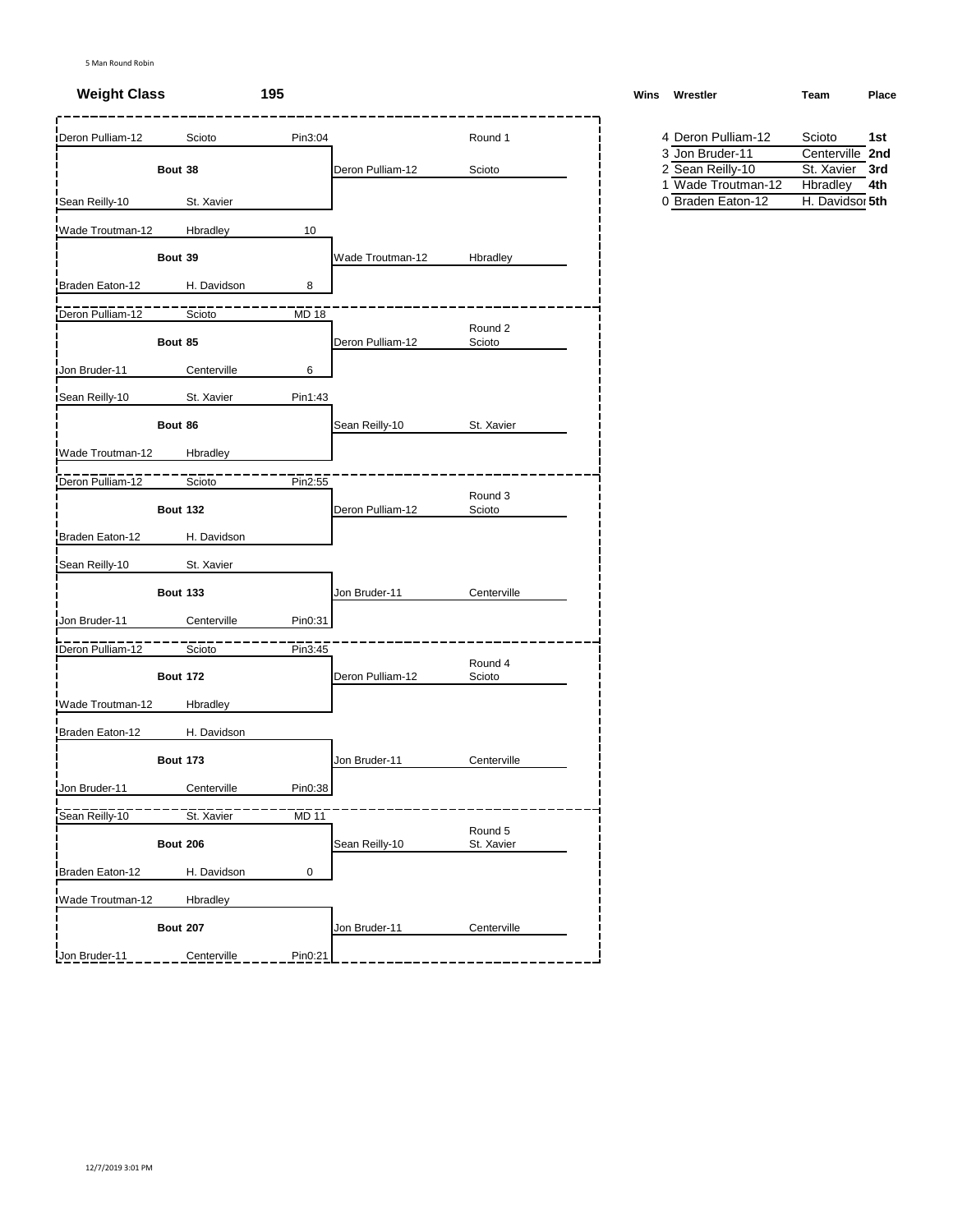| St. Xavier      | Pin2:00                               |                   | Round 1                                |            | St. Xavier 1st                                                                                                 |
|-----------------|---------------------------------------|-------------------|----------------------------------------|------------|----------------------------------------------------------------------------------------------------------------|
|                 |                                       |                   |                                        |            | Cen Crossi 2nd<br>H. Davidsor 3rd                                                                              |
|                 |                                       |                   |                                        |            | Hamilton Tv 4th                                                                                                |
| Cen Crossing    |                                       |                   |                                        |            | Hamilton T\ 5th                                                                                                |
| H. Davidson     | Pin1:44                               |                   |                                        |            |                                                                                                                |
| Bout 41         |                                       | Manny Sena-10     | H. Davidson                            |            |                                                                                                                |
| Hamilton Twp2   |                                       |                   |                                        |            |                                                                                                                |
| St. Xavier      | Pin0:29                               |                   |                                        |            |                                                                                                                |
| Bout 87         |                                       | Johan Martinez-12 | Round 2<br>St. Xavier                  |            |                                                                                                                |
| Hamilton Twp3   |                                       |                   |                                        |            |                                                                                                                |
| Cen Crossing    | Pin1:15                               |                   |                                        |            |                                                                                                                |
| Bout 88         |                                       | Abel Garantche-11 | Cen Crossing                           |            |                                                                                                                |
| H. Davidson     |                                       |                   |                                        |            |                                                                                                                |
| St. Xavier      | Pin2:17                               |                   |                                        |            |                                                                                                                |
| <b>Bout 134</b> |                                       | Johan Martinez-12 | Round 3<br>St. Xavier                  |            |                                                                                                                |
| Hamilton Twp2   |                                       |                   |                                        |            |                                                                                                                |
| Cen Crossing    | Pin0:33                               |                   |                                        |            |                                                                                                                |
| <b>Bout 135</b> |                                       | Abel Garantche-11 | Cen Crossing                           |            |                                                                                                                |
| Hamilton Twp3   |                                       |                   |                                        |            |                                                                                                                |
|                 |                                       |                   |                                        |            |                                                                                                                |
| <b>Bout 174</b> |                                       | Johan Martinez-12 | Round 4<br>St. Xavier                  |            |                                                                                                                |
| H. Davidson     |                                       |                   |                                        |            |                                                                                                                |
| Hamilton Twp2   | Pin4:00                               |                   |                                        |            |                                                                                                                |
| <b>Bout 175</b> |                                       | Ethan Cramblit-11 | Hamilton Twp2                          |            |                                                                                                                |
| Hamilton Twp3   |                                       |                   |                                        |            |                                                                                                                |
|                 | Pin0:23                               |                   |                                        |            |                                                                                                                |
| <b>Bout 208</b> |                                       |                   | Round 5<br>Cen Crossing                |            |                                                                                                                |
| Hamilton Twp2   |                                       |                   |                                        |            |                                                                                                                |
| H. Davidson     | Pin2:50                               |                   |                                        |            |                                                                                                                |
| <b>Bout 209</b> |                                       | Manny Sena-10     | H. Davidson                            |            |                                                                                                                |
| Hamilton Twp3   |                                       |                   |                                        |            |                                                                                                                |
|                 | Bout 40<br>St. Xavier<br>Cen Crossing | Pin1:20           | Johan Martinez-12<br>Abel Garantche-11 | St. Xavier | 4 Johan Martinez-12<br>3 Abel Garantche-11<br>2 Manny Sena-10<br>1 Ethan Cramblit-11<br>0 Christian Lindsey-11 |

| <b>Weight Class</b><br>220.1<br>______ | Wins | Team<br>Wrestler | Place |
|----------------------------------------|------|------------------|-------|
|----------------------------------------|------|------------------|-------|

| 4 Johan Martinez-12    | St. Xavier 1st              |  |
|------------------------|-----------------------------|--|
| 3 Abel Garantche-11    | Cen Crossil 2nd             |  |
| 2 Manny Sena-10        | H. Davidsor 3rd             |  |
| 1 Ethan Cramblit-11    | Hamilton T <sub>1</sub> 4th |  |
| 0 Christian Lindsey-11 | Hamilton T <sub>1</sub> 5th |  |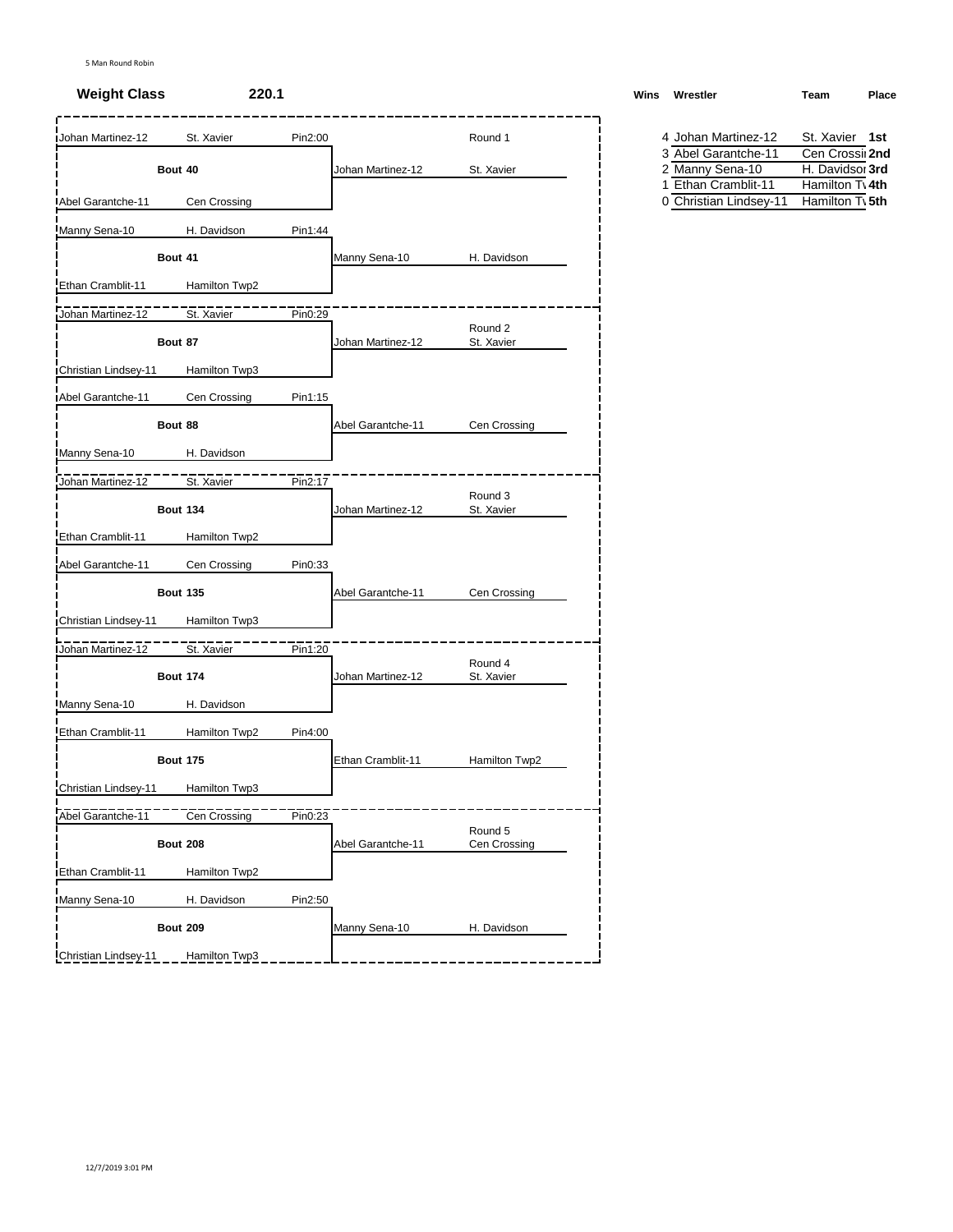| <b>Weight Class</b>        | 220.2           |                |                    |                     | <b>Wins</b> | Wrestler                                    | Team                    | Place      |
|----------------------------|-----------------|----------------|--------------------|---------------------|-------------|---------------------------------------------|-------------------------|------------|
| Matthew Cooper-10          | Hbradley        | 2              |                    | Round 1             |             | 3 Josef Schlade-11<br>2 Matthew Cooper-10   | Centerville<br>Hbradley | 1st<br>2nd |
|                            | Bout 42         |                | Josef Schlade-11   | Centerville         |             | 1 Freddie Ramirez-10<br>0 Josiah Beverly-11 | Cen Crossing1 3rd       |            |
| Josef Schlade-11           | Centerville     | $\overline{7}$ |                    |                     |             |                                             | Hamilton Twp 4th        |            |
| Freddie Ramirez-10         | Cen Crossing1   | Pin3:00        |                    |                     |             |                                             |                         |            |
|                            | Bout 43         |                | Freddie Ramirez-10 | Cen Crossing1       |             |                                             |                         |            |
| Josiah Beverly-11          | Hamilton Twp    |                |                    |                     |             |                                             |                         |            |
| Matthew Cooper-10          | Hbradley        | Pin3:05        |                    |                     |             |                                             |                         |            |
|                            | Bout 89         |                | Matthew Cooper-10  | Round 2<br>Hbradley |             |                                             |                         |            |
| <b>IFreddie Ramirez-10</b> | Cen Crossing1   |                |                    |                     |             |                                             |                         |            |
| Josef Schlade-11           | Centerville     | Win            |                    |                     |             |                                             |                         |            |
|                            | Bout 90         |                | Josef Schlade-11   | Centerville         |             |                                             |                         |            |
| <b>Josiah Beverly-11</b>   | Hamilton Twp    | InjDef         |                    |                     |             |                                             |                         |            |
| Matthew Cooper-10          | <b>Hbradley</b> | Win            |                    |                     |             |                                             |                         |            |
|                            | <b>Bout 136</b> |                | Matthew Cooper-10  | Round 3<br>Hbradley |             |                                             |                         |            |
| Josiah Beverly-11          | Hamilton Twp    | Forf           |                    |                     |             |                                             |                         |            |
| <b>Josef Schlade-11</b>    | Centerville     | Pin0:53        |                    |                     |             |                                             |                         |            |
|                            | <b>Bout 137</b> |                | Josef Schlade-11   | Centerville         |             |                                             |                         |            |
| iFreddie Ramirez-10        | Cen Crossing1   |                |                    |                     |             |                                             |                         |            |

| ns | Wrestler             | Team             | Place |
|----|----------------------|------------------|-------|
|    |                      |                  |       |
|    | 3 Josef Schlade-11   | Centerville      | 1st   |
|    | 2 Matthew Cooper-10  | Hbradley         | 2nd   |
|    | 1 Freddie Ramirez-10 | Cen Crossing13rd |       |
|    | 0 Josiah Beverly-11  | Hamilton Twp 4th |       |
|    |                      |                  |       |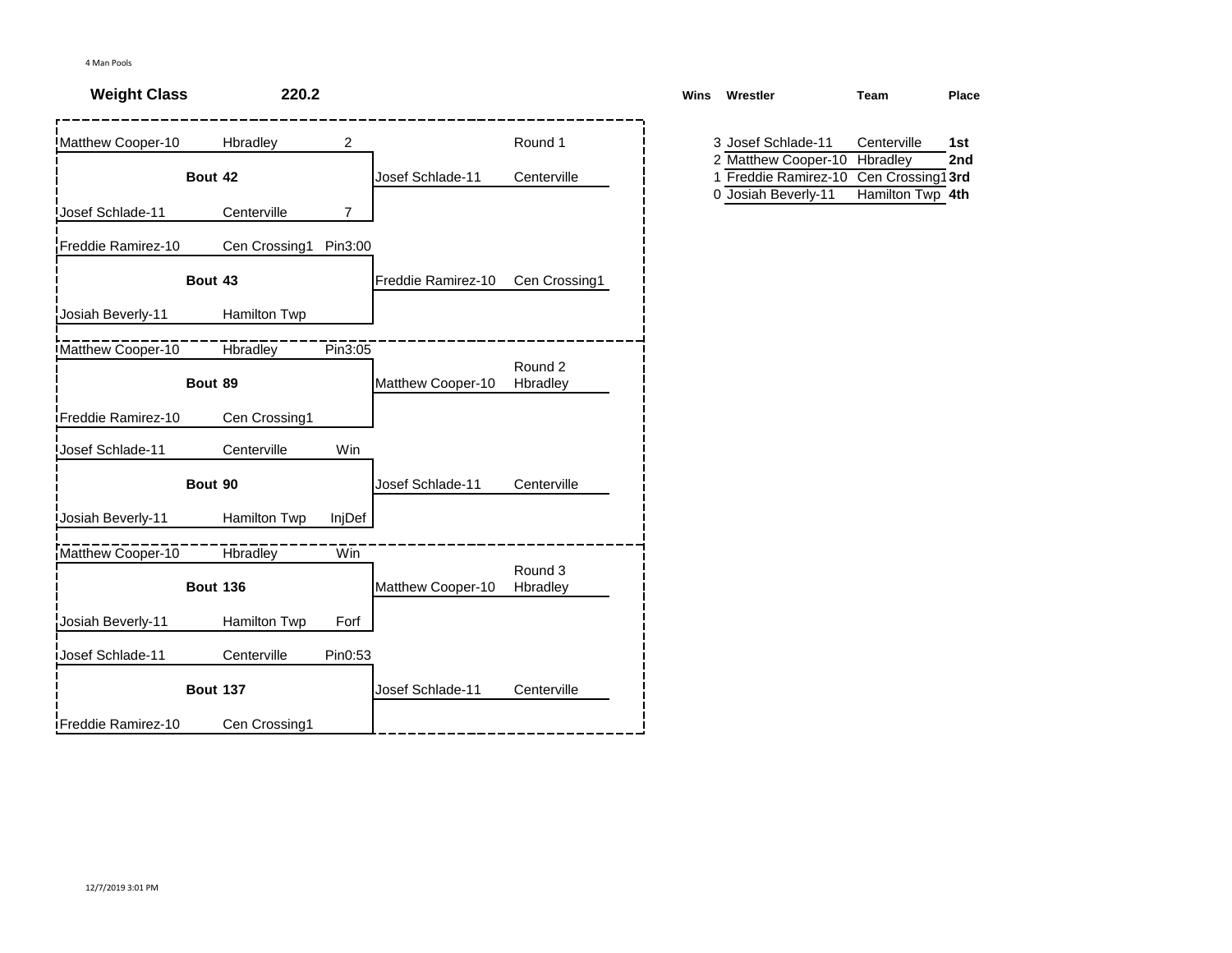| <b>Weight Class</b>    | 285.1           |         |                 |                         | Wins | Wrestler                              | Team                         | Place |
|------------------------|-----------------|---------|-----------------|-------------------------|------|---------------------------------------|------------------------------|-------|
| Omari Green-12         | Cen Crossing    | 7       |                 | Round 1                 |      | 3 Omari Green-12<br>2 Robert Snyder-9 | Cen Crossing 1st<br>Hbradley | 2nd   |
|                        | Bout 44         |         | Omari Green-12  | Cen Crossing            |      | 1 Gary Call-11<br>0 Jonah Davis-10    | <b>Hamilton Twp</b>          | 3rd   |
| Jonah Davis-10         | Lancaster       | 1       |                 |                         |      |                                       | Lancaster                    | 4th   |
| Gary Call-11           | Hamilton Twp    | InjDQ   |                 |                         |      |                                       |                              |       |
|                        | Bout 45         |         | Robert Snyder-9 | Hbradley                |      |                                       |                              |       |
| Robert Snyder-9        | Hbradley        | Win     |                 |                         |      |                                       |                              |       |
| <b>IOmari Green-12</b> | Cen Crossing    | Pin1:36 |                 |                         |      |                                       |                              |       |
|                        | Bout 91         |         | Omari Green-12  | Round 2<br>Cen Crossing |      |                                       |                              |       |
| Gary Call-11           | Hamilton Twp    |         |                 |                         |      |                                       |                              |       |
| Jonah Davis-10         | Lancaster       | 3       |                 |                         |      |                                       |                              |       |
|                        | Bout 92         |         | Robert Snyder-9 | Hbradley                |      |                                       |                              |       |
| Robert Snyder-9        | Hbradley        | 4       |                 |                         |      |                                       |                              |       |
| Omari Green-12         | Cen Crossing    | Pin0:42 |                 |                         |      |                                       |                              |       |
|                        | <b>Bout 138</b> |         | Omari Green-12  | Round 3<br>Cen Crossing |      |                                       |                              |       |
| Robert Snyder-9        | Hbradley        |         |                 |                         |      |                                       |                              |       |
| Jonah Davis-10         | Lancaster       | Forf    |                 |                         |      |                                       |                              |       |
|                        | <b>Bout 139</b> |         | Gary Call-11    | Hamilton Twp            |      |                                       |                              |       |
| <b>Gary Call-11</b>    | Hamilton Twp    | Win     |                 |                         |      |                                       |                              |       |

| ns | Wrestler          | Team             | Place |
|----|-------------------|------------------|-------|
|    |                   |                  |       |
|    | 3 Omari Green-12  | Cen Crossing 1st |       |
|    | 2 Robert Snyder-9 | Hbradley         | 2nd   |
|    | 1 Gary Call-11    | Hamilton Twp 3rd |       |
|    | 0 Jonah Davis-10  | Lancaster        | 4th   |
|    |                   |                  |       |